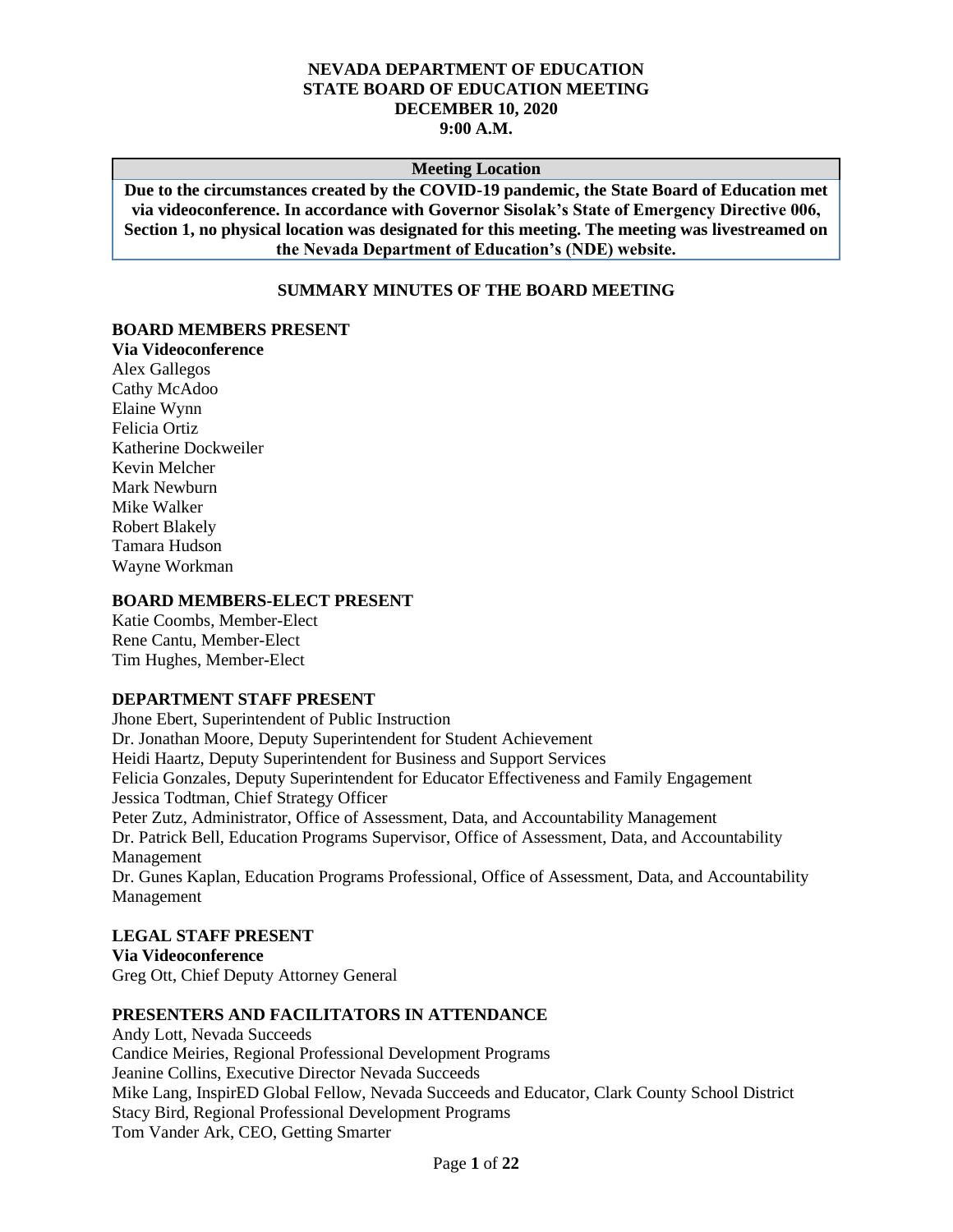# **PARTICIPANTS IN ATTENDANCE**

# **Via Videoconference**

Dr. Melody Rose, Chancellor, Nevada System of Higher Education Dr. Kristen McNeill, Superintendent, Washoe County School District Dr. Michele Robinson, Superintendent, Elko County School District Pam Teel, Superintendent, Lincoln County Rebecca Feiden, Executive Director, State Public Charter School Authority Dr. Summer Stephens, Superintendent, Churchill County School District Tate Else, Superintendent, Eureka County School District Ben Hayes, Chief Accountability Officer, Washoe County School District Dr. Felicia Rutledge, Project Facilitator, Clark County School District Dr. Jose Delfin, Associate Superintendent of Human Resources, Clark County School District Malena Raymond, President, Washoe County School District Board of Trustees Roxanne James, Principal, Clark County School District

# **AUDIENCE IN ATTENDANCE**

**Via Livestream**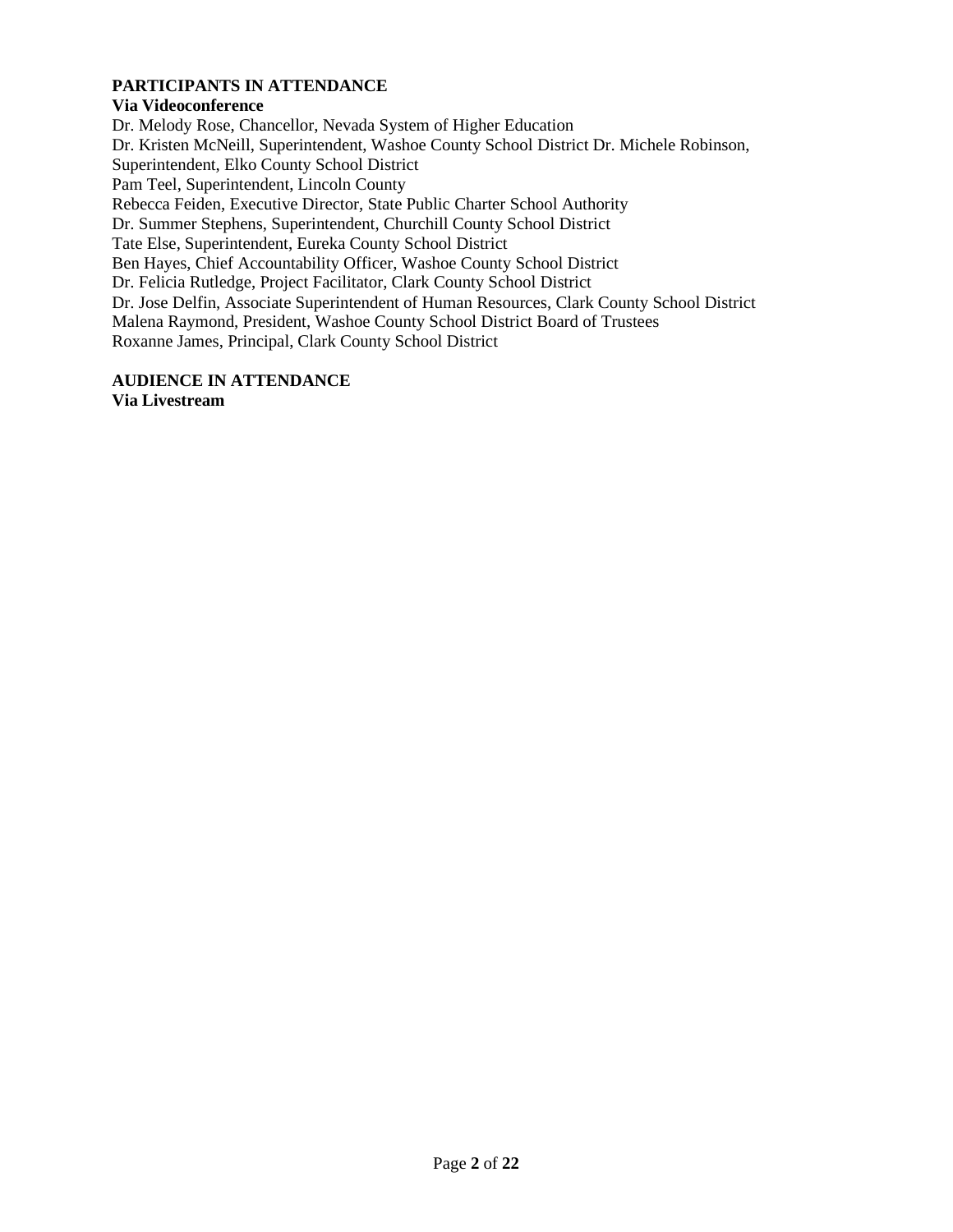# **1: CALL TO ORDER; ROLL CALL; PLEDGE OF ALLEGIANCE**

Meeting called to order at 9:00 A.M. by President Elaine Wynn. Quorum was established. President Wynn led the Pledge of Allegiance.

# **2: PUBLIC COMMENT #1**

No public comment.

# **3: APPROVAL OF FLEXIBLE AGENDA**

## **Vice President Mark Newburn moved to approve a flexible agenda. Member Robert Blakely seconded. Motion passed.**

## **4: PRESIDENT'S REPORT**

President Wynn provided several updates regarding Board membership. Dawn Miller, the Nevada Association of School Boards appointee, concluded her service of nearly four years in November. Mike Walker was nominated to serve as the Nevada Association of School Boards representative effective this meeting; he serves on the Carson City School District Board of Trustees and is a principal in Lyon County School District. Members Kevin Melcher and Robert Blakely would conclude their terms as of January 1, 2021; President Wynn thanked all three members for their dedication, care, and service. Newly elected Board members were introduced, including Tim Hughes, who works for the New Teacher Project (TNTP); Katie Coombs, a columnist; and Dr. Rene Cantu, who serves as the Executive Director of Jobs for America's Graduates (JAG) in Nevada. She also noted that Vice President Newburn had been appointed by the Governor to serve in her place representing the business community.

President Wynn shared that she would be stepping down from her position as President of the State Board of Education, which she has been honored to serve on since 2012. She reflected that serving on the Board had been a great privilege and was confident that the Board was in good hands.

President Wynn then recognized retiring Nevada Department of Education (NDE or Department) staff. Jason Dietrich, Director of the Office of Educator Development, Licensure, and Family Engagement retired after 6 years with the Department and 30 years with the State; he is credited with leading the transition to the Online Portal for Applications and Licensure (OPAL) and modernizing NDE's licensure operation. Melissa Scott, Assistant Director in the Office of Career Readiness, Adult Learning, and Education Options retired after 14 years with the Department and was crucial in updating Nevada's Perkins Plan. Darrin Hardman, Education Programs Professional in the Office of Standards and Instructional Support retired after 16 years with the Department and was a large contributor to Read by Grade 3. Kim Boles, a Grants Analyst in the Office of Inclusive Education retired after 30 years with the Department and 32 years with the State and contributed to countless efforts. Kim Schlesener, a Program Officer in the Office of Department Support retired after 26 years with the State and was always willing to assist her colleagues.

Finally, President Wynn reported that 99.6 percent of all students in Nevada have devices and connectivity thanks to the efforts of the Connecting Kids coalition and district and school leaders, educators, and staff. The Family Support Center will wind down operation on Friday, December 11, 2020, and its remaining work will be maintained by Clark County School District.

## **5: SUPERINTENDENT'S REPORT**

Superintendent Jhone Ebert welcomed new Board Members and thanked President Wynn for her unwavering leadership of the Board over the last 8 years and the leadership, passion, and grace she has modeled over the 20 months of the Superintendent's tenure. She also thanked the Family Support Center for their tireless work.

Superintendent Ebert reported that she and Deputy Superintendent of Educator Effectiveness and Family Engagement Felicia Gonzales visited the City of North Las Vegas and their Southern Nevada Urban Micro Academy (SNUMA), where children were thriving and engaging within a safe learning environment.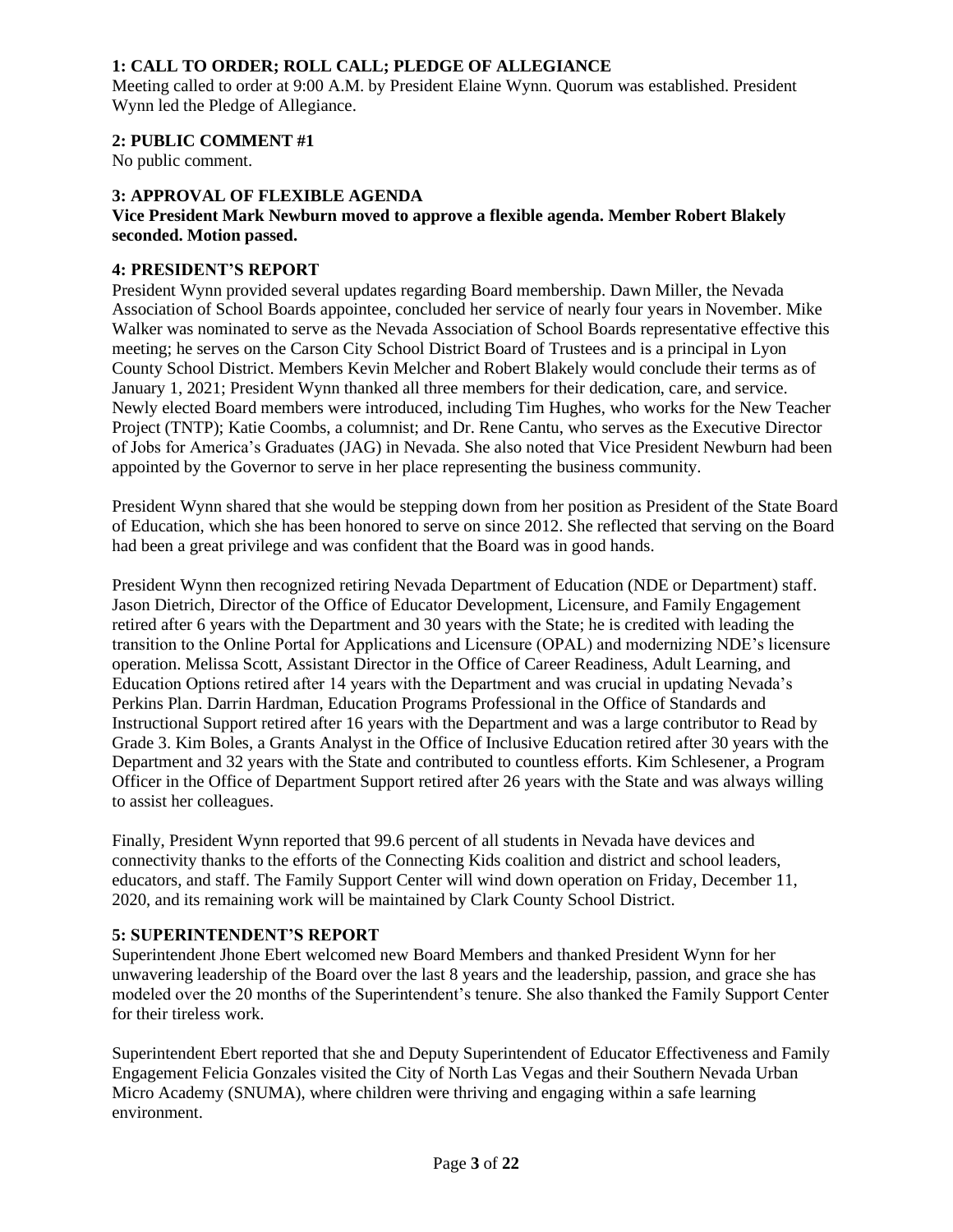Deputy Superintendent Gonzales reported that seven districts and 21 charter schools are engaged with the Taskforce Initiative for Educator Safety and Screening (TIES) program. The program was launched on December 2, 2020. Superintendent Ebert updated that all districts have also received their allotments of personal protective equipment (PPE).

Superintendent Ebert added that the Commission on School Funding has begun its work to develop a definition of optimal funding and draft documents for the public to explain the Pupil-Centered Funding Plan. Their next meeting will be held on December 18, 2020 at which time they will begin considering revenue sources to provide additional funding to education.

Superintendent Ebert noted that she introduced the work of the Department and the Board to new legislators during their orientation. When asked about the most important topic for education in this Session, Superintendent Ebert highlighted that equity in the Pupil-Centered Funding Plan and education funding itself are crucial. Department bill draft requests focused on themes of equity, recovery, and alignment, and did not have a budgetary impact, instead focusing on streamlining efficiencies and bolstering alignment with the 2020 Statewide Plan for the Improvement of Pupils (STIP).

# **6: APPROVAL OF CONSENT AGENDA**

**Member Felicia Ortiz moved to approve the consent agenda. Member Blakely seconded. Motion passed.**

# **7: INFORMATION AND DISCUSSION PURSUANT TO NRS 385.040(2), FOCUSING ON THE GOALS AND BENCHMARKS OF THE STATE FOR IMPROVING STUDENT ACHIEVEMENT**

NRS 385.040(2) requires that at least one of the meetings of the State Board each year must include a discussion with the superintendents of the school districts, presidents of the boards of trustees of the school districts, representatives of the governing bodies of charter schools, representatives of the governing bodies of university schools for profoundly gifted pupils and the chairs of all boards, commissions, and councils in the public education system in this State to discuss:

(a) The goals and benchmarks of the State for improving the academic achievement of pupils enrolled in public schools;

(b) The effects of those goals and benchmarks on the school districts and public schools;

(c) The status of the school districts and public schools in achieving the goals and benchmarks; and

(d) The status of any corrective actions imposed on a school district or public school.

Superintendent Jhone Ebert opened the conversation for invited community stakeholders to provide reflection and thanked them for contributing to the Department and Board's process of continuous improvement in providing services to students, educators, and families.

Dr. Melody Rose, Chancellor of the Nevada System of Higher Education (NSHE), provided testimony regarding collaboration between NSHE and NDE. (*A complete copy of the statement is available in Appendix A)*

Malena Raymond, President, Washoe County School District Board of Trustees, provided testimony regarding collaboration between Washoe County School District and NDE. (*A complete copy of the statement is available in Appendix A)* 

Dr. Kristen McNeill, Superintendent, Washoe County School District, provided testimony regarding engagement and collaboration at the State and district level. (*A complete copy of the statement is available in Appendix A)* 

Jeff Church, Member-Elect, Washoe County School District Board of Trustees, provided testimony regarding education. (*A complete copy of the statement is available in Appendix A)*

The Board proceeded with further agenda items and noted that if additional invitees arrived to provide testimony, the Board would use the flexible agenda to return to this item.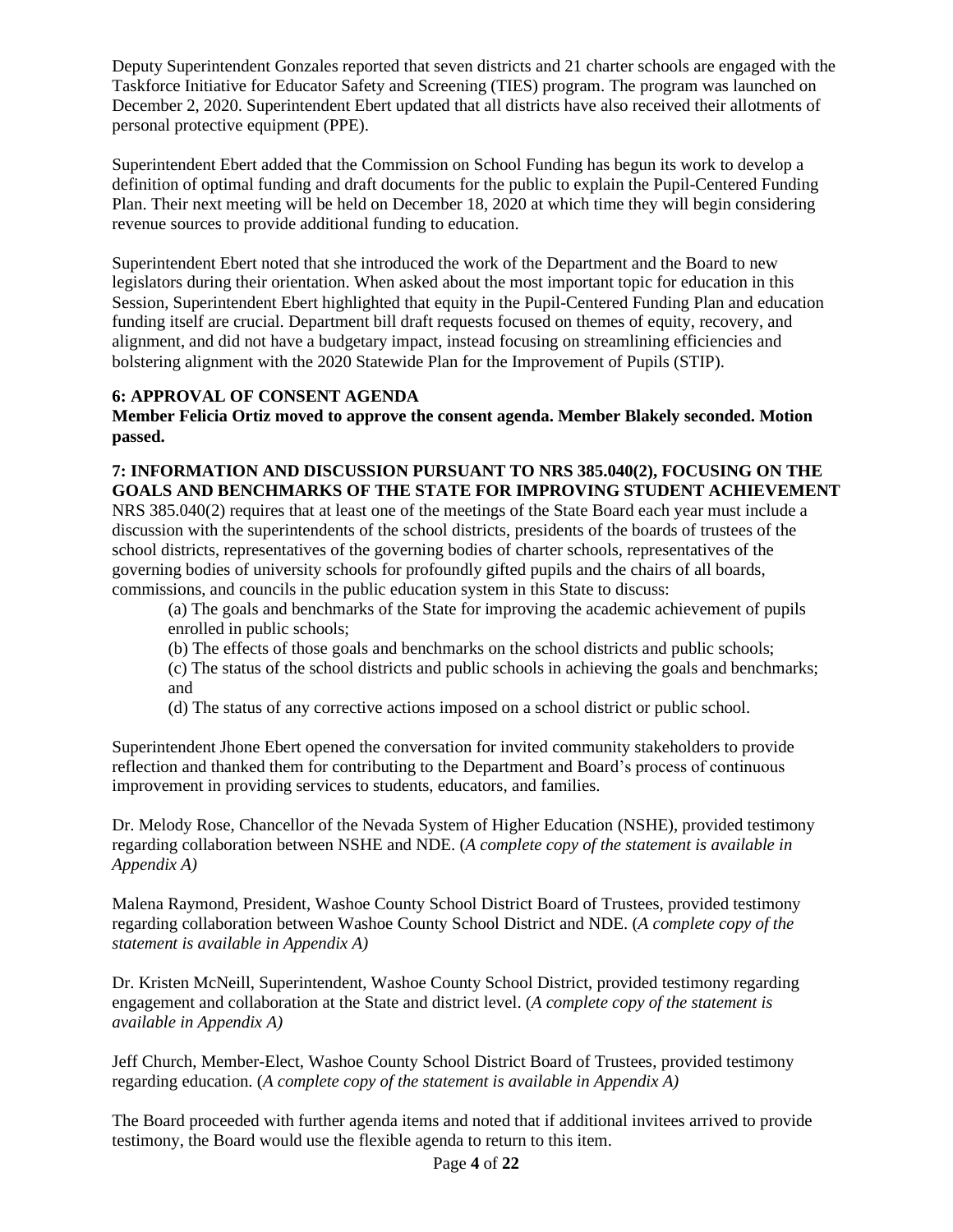# **8: INFORMATION, DISCUSSION, AND POSSIBLE ACTION REGARDING THE DIVERSITY, EQUITY, AND INCLUSION WORKGROUP OF THE NEVADA STATE BOARD OF EDUCATION**

Member Hudson provided an update to the Board regarding the November 20, 2020 meeting of the Diversity, Equity, and Inclusion Workgroup. The Workgroup received presentations regarding competency-based education and the Department's work with the National Equity Project and demographics of Department staff.

The Workgroup received an update on the progress of the pilot program for competency-based education taking place in Churchill, Washoe, and Clark County School Districts and the future recommendations regarding competency-based education. The Blue Ribbon Commission for a Globally Prepared Nevada is examining regulations and policies to make recommendations to increase flexibility for schools and districts; these recommendations will include but are not limited to competency-based education, independent study, distance learning, and instructional time.

The Department reported that they recently completed a series of equity trainings with the National Equity Project; Member Hudson reflected that to provide an equitable education to our students, we must first understand what equity is and share it out.

President Wynn emphasized that equity work also needed to be focused on local contexts. Member Cathy McAdoo addressed that collaboration on issues of equity between K-12 and higher education was crucial, which President Wynn supported in addressing that wraparound services are often lacking, but much needed, in transitioning to a postsecondary context. Member Melcher added that he has worked with the Education Innovation Collaborative, which works on building local designs for competency-based education and are collaborating between K-12 and higher education.

# **9: INFORMATION AND DISCUSSION REGARDING THE 4-YEAR COHORT GRADUATION RATES FOR THE 2019-2020 SCHOOL YEAR**

Peter Zutz, Administrator, Office of Assessment, Data, and Accountability Management (ADAM) and Dr. Gunes Kaplan, Education Programs Professional, ADAM, conducted a PowerPoint presentation regarding the [Four-year Cohort Graduation Rates for the 2019-20 School Year.](http://www.doe.nv.gov/uploadedFiles/ndedoenvgov/content/Boards_Commissions_Councils/State_Board_of_Education/2020/December/ACGRGraduationRates.pdf)

Responding to Vice President Newburn, Superintendent Ebert confirmed that more students are taking advantage of the more rigorous college- and career-ready diploma. Vice President Newburn highlighted that during a meeting with the Clark County Black Caucus, they reported that schools with high populations of African American students did not offer the courses needed to receive a college- and career-ready diploma, which must be addressed. President Wynn asked how to validate that diplomas are delivering as promised without tracking students into their postsecondary studies. Member Hudson reported that her son received a college- and career-ready diploma and was well-prepared for his transition to college.

Member Hudson asked about next steps to address the gaps for students of color, who show declining graduation numbers. Member Robert Blakely noted that a goal of creating the college- and career-ready diploma was to improve those outcomes, and next steps should include gathering feedback from colleges and universities about student preparation to assess the success of the program. Vice President Newburn noted that the college- and career-ready diploma was designed to completely prepare students. President Wynn supported linking with higher education to validate the preparation of students but reflected that graduation rates reflect that African American students are still struggling and need further supports.

Member Ortiz raised concerns regarding access to courses which would allow students to attain the college- and career-ready diploma. She noted the disparity between student groups attaining these diplomas and how those numbers could be evened out and supported Member Gallegos's suggestion for deeper engagement with students regarding these topics. Mr. Zutz responded that having clear data presents an opportunity to engage with these questions, but as the data are examined, more qualitative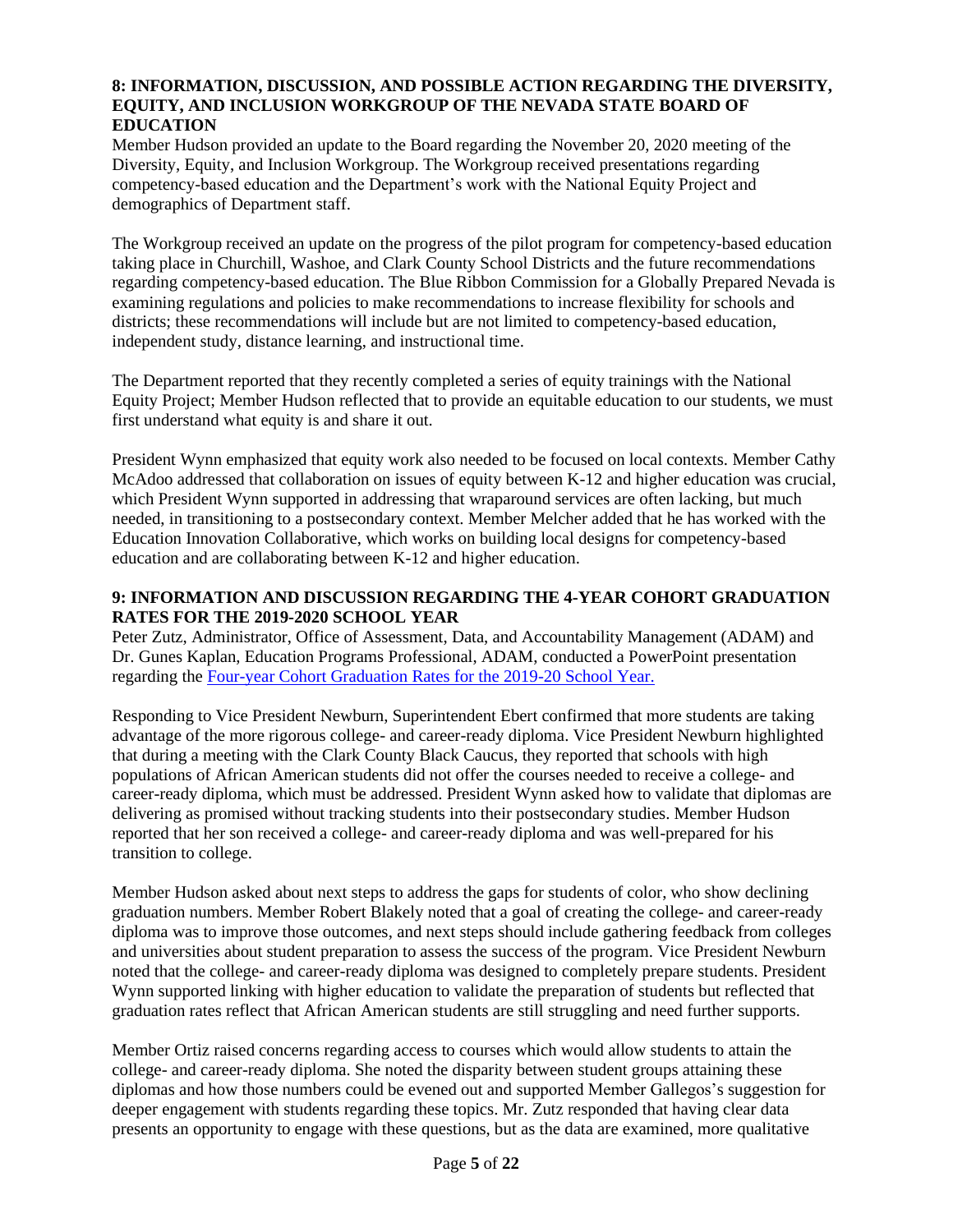data may be needed to fully understand the trends. Member Ortiz asked for further focus on an action plan. Superintendent Ebert clarified that the Statewide Plan for the Improvement of Pupils (STIP) includes action plans and strategies, with focuses including equity and access, and updates would be forthcoming regarding the outcomes of those strategies and goals.

Member Dockweiler referenced that Senate Bill 320 (2019) was an equity-centered bill that tracked students into more rigorous courses, and that work was beginning to address issues of equity and access. Member Melcher highlighted that the Nevada System of Higher Education, Nevada Department of Education, and the Department of Training, Employment and Rehabilitation collaborate to support the Nevada P-20 Workforce Data Research System (NPWR) website (www.npwr.nv.gov), which tracks longitudinal data for students. Mr. Zutz emphasized that this collaboration can provide context for the long-term outcomes of Nevada students. Member Blakely added that the Graduation Committee worked to increase the requirements to graduate from high school, which have not yet gone into effect. Member Gallegos further supported bringing students into the conversation regarding why they chose particular diplomas, and whether the ACT requirement for the college- and career-ready diploma is a relevant factor.

# **11: INFORMATION AND DISCUSSION REGARDING KEY ISSUES FACING NEVADA STUDENTS AND EDUCATORS**

Jeanine Collins, Executive Director, Nevada Succeeds; and Mike Lang, InspirED Global Fellow, Digital Engineer, PBS Digital Innovator, and Educator in Clark County School District facilitated a discussion with district superintendents and the State Public Charter School Authority regarding [Key Issues](http://www.doe.nv.gov/uploadedFiles/ndedoenvgov/content/Boards_Commissions_Councils/State_Board_of_Education/2020/December/InteractiveWorkshop.pdf) facing Nevada students and educators, including the definition of equity, the portrait of a graduate, and what it means to be "globally prepared." This item was introduced as an extension of agenda item 7, providing a more collaborative opportunity to engage with goals and progress to improve student achievement across Nevada.

Superintendent Ebert began by presenting an overview of the definition of equity, equity in the Department's STIP, and how the STIP shapes the idea of "globally prepared" in relation to the values and goals of the Department and the STIP.

Discussion was facilitated in-person and via chat feature in a live-edit document; this document was screen shared during the meeting. For a complete record of the discussion, please see Appendix B.

Ms. Collins invited Member Dockweiler to expand on her thoughts noted in the chat regarding intelligent humility. Member Dockweiler reflected that she grew up on an American Indian Reservation where community and culture were important; when she left for college, she met many people who remained isolated in what they knew. In a world where there is so much to see and so many perspectives, she reflected how important it is to recognize and respect the diversity of perspectives there are, and to grow, learn, and share. Member Hudson expressed the importance of being able to engage with students where they are and understand the diversity and backgrounds with which they arrive to the classroom. Member Ortiz expressed that a shift in perspective is needed regarding multilingualism as we move towards a global economy, and a greater focus should be placed on having students graduate multilingual with the corresponding cultural competency. Member Dockweiler agreed with the benefits of multilingual education, and Member Ortiz highlighted that Nevada participates in the Seal of Biliteracy. Superintendent Ebert reflected that difficult conversations about equity are a learning opportunity, and that it is important to meet both students and adults where they are.

Regarding equity, Superintendent Kristen McNeill shared that policy drives the work and must be developed in conjunction with action steps, which must be facilitated with clear resource allocations. Vice President Newburn highlighted that schools only have so many minutes in a day, and in order to add something, something else may need to be removed. The challenge to having something occur in the classroom is facing the number of minutes in the day or having the strategies to teach multiple things at once or teach more in less time. Member-elect Rene Cantu highlighted the importance of finding ways to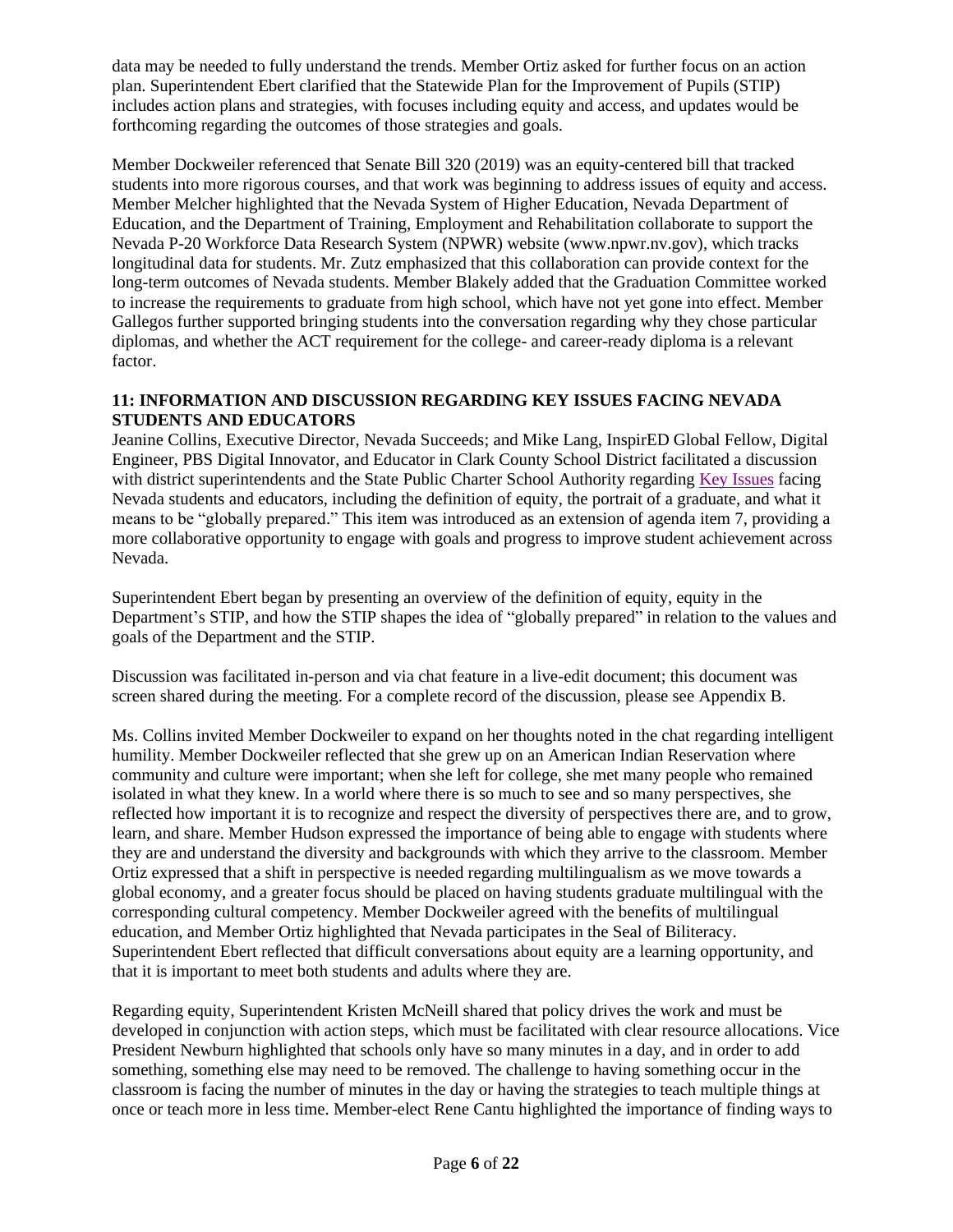implement this information in practical, effective, and equitable ways. Rebecca Feiden noted that collaborative work within the State and across the nation is crucial.

Dr. Felicia Rutledge, Project Facilitator, Clark County School District and Roxanne James, Principal, Clark County School District presented regarding their work on the portrait of a graduate and the learner profile and engaged further conversation via the chat feature, available in Appendix B.

#### [*Convenience Break*]

Dr. Summer Stephens, Superintendent, Churchill County School District presented regarding the profile of a learner in Churchill County School District, including their work to provide student-centered, competency-based education. Tom Vander Ark, CEO of Getting Smart, joined Superintendent Stephens to facilitate discussion and reflect on the portrait of a graduate and learner profile.

Discussion was facilitated in-person and via chat feature in a live-edit document; this document was screen shared during the meeting. For a complete record of the discussion, please see Appendix B.

Superintendent Stephens reflected on the spirit of leadership, driving change, and the iterative process. She highlighted that kids are connected more now than ever before, and "global" really means anything taking place outside of our walls.

Member Wayne Workman noted that teacher efficacy is the highest yield for impact on student learning, and interrogating teacher belief in the success of the student is crucial. For students to achieve, there must be a belief that they can. Lyon County School District developed a student bill of rights to highlight the rights that every student has and orient to student success.

President Wynn highlighted that community support is critical but noted that nothing occurs in a vacuum and this work could be considered progressive in a conservative time. She emphasized the "why" and noted the importance of pushing why this work is important in order to drive success for community buyin, legislative support, etc., in a way that is not politicized. Mr. Vander Ark agreed that if you want to innovate and not be fired, you need to build community support.

Mr. Vander Ark highlighted the importance of leadership development in furthering this work. He emphasized the importance of a conversation, leaning in to listen to educators and parents, responding to pain points and opportunities. Superintendent McNeill emphasized that goals and action items for the portrait of a graduate must be incorporated into the strategic plan, and once in the strategic plan, resources must be allocated to support it within the budget development process. She expressed that while budgets may seem dry, they are fundamentally equity documents.

Superintendent Ebert thanked participants, attendees, facilitators, and staff for their work and contributions to the conversation, which Member Ortiz and President Wynn joined in.

#### **10: INFORMATION AND DISCUSSION REGARDING THE RESULTS FROM THE 2019-2020 SCHOOL YEAR ACT ASSESSMENT**

Peter Zutz, Administrator, ADAM, and Dr. Patrick Bell, Education Programs Supervisor, ADAM, conducted a PowerPoint presentation regarding the results of the [2019-20 School Year ACT Assessment.](http://www.doe.nv.gov/uploadedFiles/ndedoenvgov/content/Boards_Commissions_Councils/State_Board_of_Education/2020/December/ADAMACT%20Presentation2020.pdf)

Member Ortiz confirmed with the presenters that the math proficiency scores for English Learners and students with disabilities were accurate.

#### **12: FUTURE AGENDA ITEMS**

Vice President Newburn requested further information regarding the role of vaccines in reopening schools, and the role of assessment during COVID-19 conditions, specifically what is useful or beneficial at this time.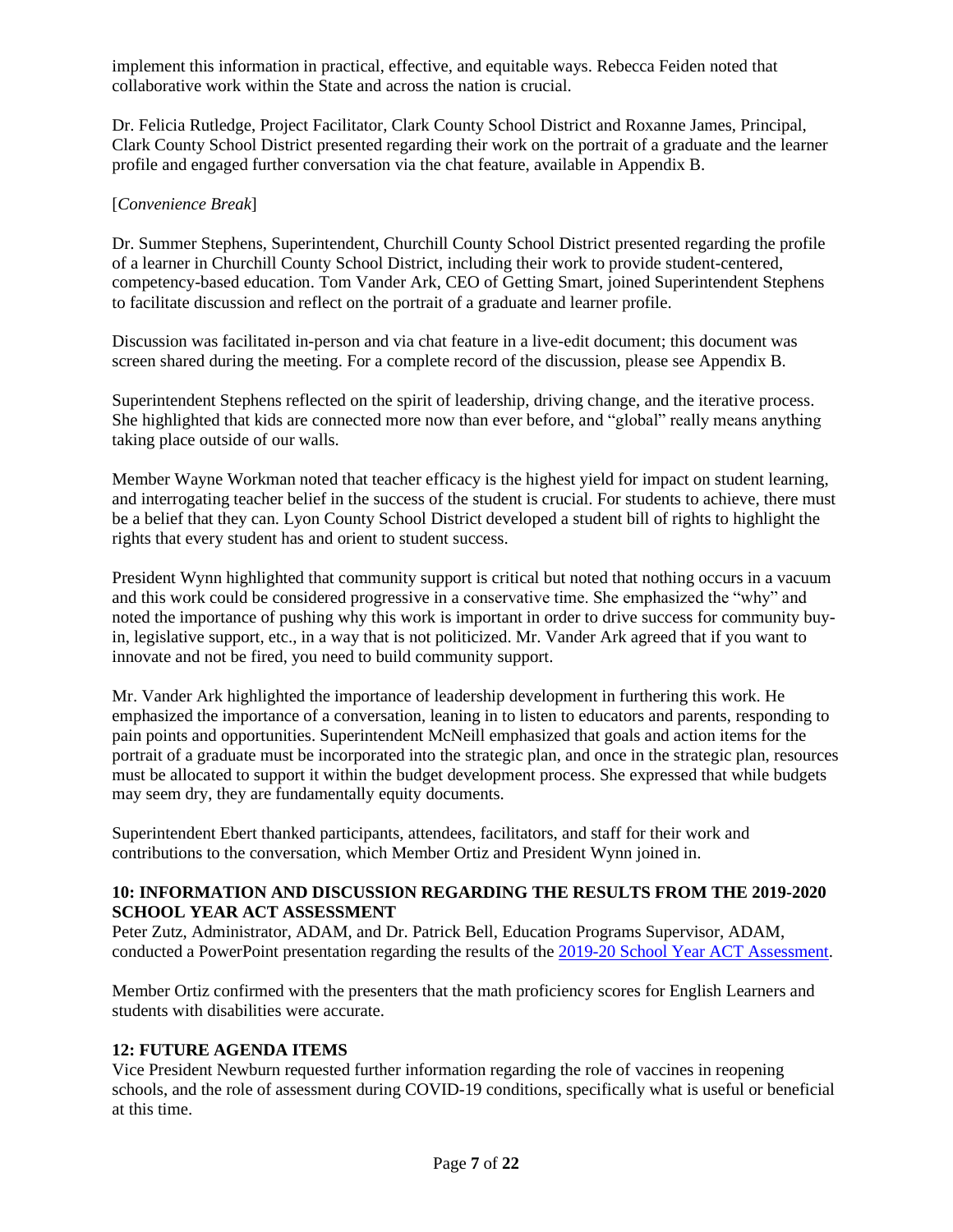# **13: PUBLIC COMMENT #2**

Washoe Education Association submitted public comment regarding teacher shortages and substitute licensing. (*A complete copy of the statement is available in Appendix A)*

The Nevada State Education Association submitted public comment regarding teacher vaccinations. (*A complete copy of the statement is available in Appendix A)*

Jeff Church, Member-Elect, Washoe County School District Board of Trustees, submitted public comment regarding education. (*A complete copy of the statement is available in Appendix A)*

HOPE for Nevada submitted public comment regarding President Wynn's tenure. (*A complete copy of the statement is available in Appendix A)*

## **14: ADJOURNMENT**

President Wynn emphasized that the Board has enjoyed a civil camaraderie, which has allowed the Board to move forward and make progress in its goals. In parting, she asked that the Board continue to remember their shared cause – why they are all at the table – and continue their work in supporting their goals. She noted that when miscommunications arise, they are best resolved offline, and she wished most that the Board continue to collaborate as they have to improve education in Nevada.

Meeting adjourned at 2:03 P.M.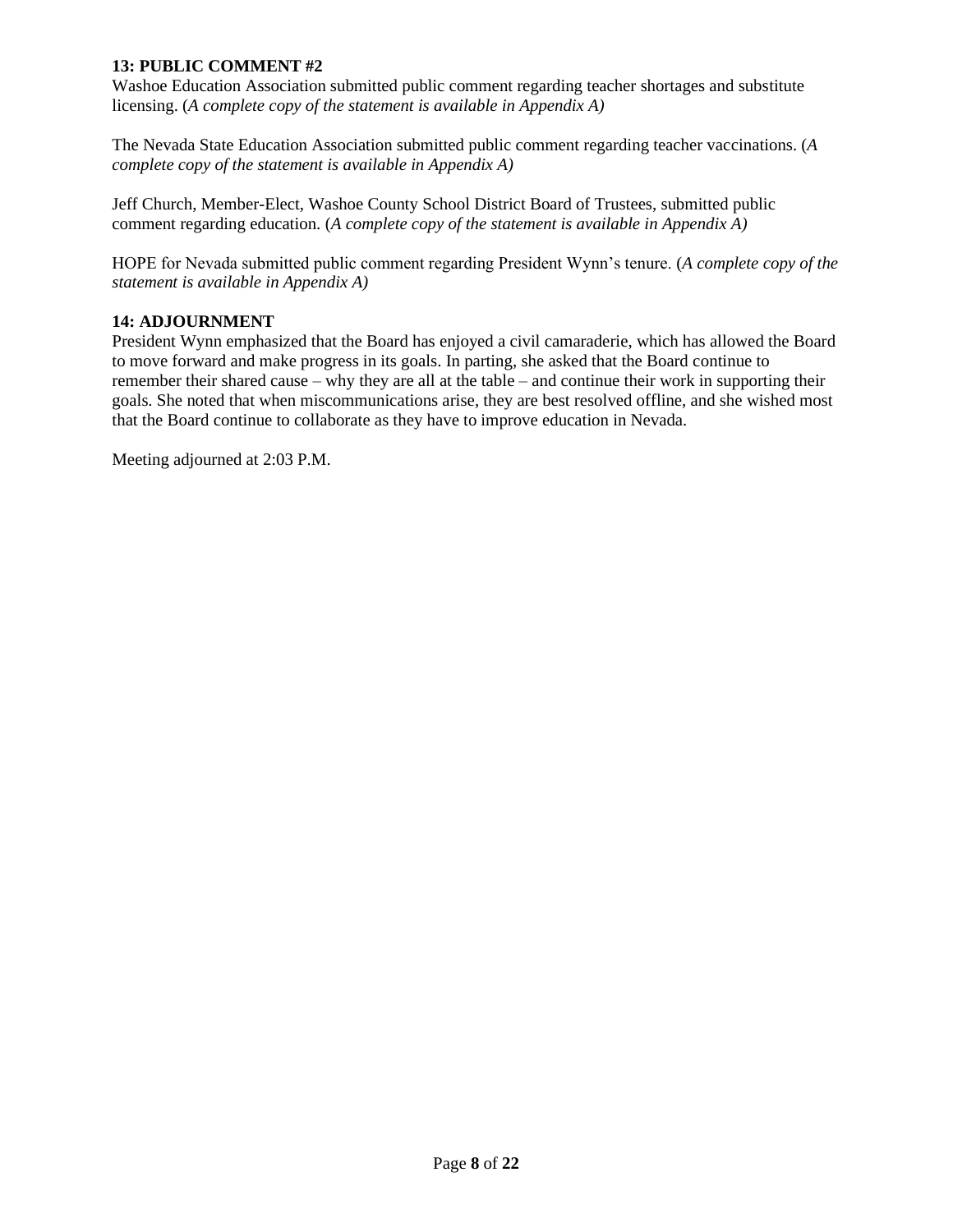- 1. Dr. Melody Rose, Chancellor, Nevada System of Higher Education, provided testimony under agenda item 7.
- 2. Malena Raymond, President, Washoe County School District Board of Trustees, provided testimony under agenda item 7.
- 3. Dr. Kristen McNeill, Superintendent, Washoe County School District, provided testimony under agenda item 7.
- 4. Jeff Church, Member-Elect, Washoe County School District Board of Trustees, submitted testimony under agenda item 7.
- 5. Washoe Education Association submitted public comment regarding teacher shortages and substitute licensing.
- 6. The Nevada State Education Association submitted public comment regarding teacher vaccinations.
- 7. Jeff Church, Member-Elect, Washoe County School District Board of Trustees, submitted public comment regarding education.
- 8. HOPE for Nevada submitted public comment regarding President Wynn's tenure.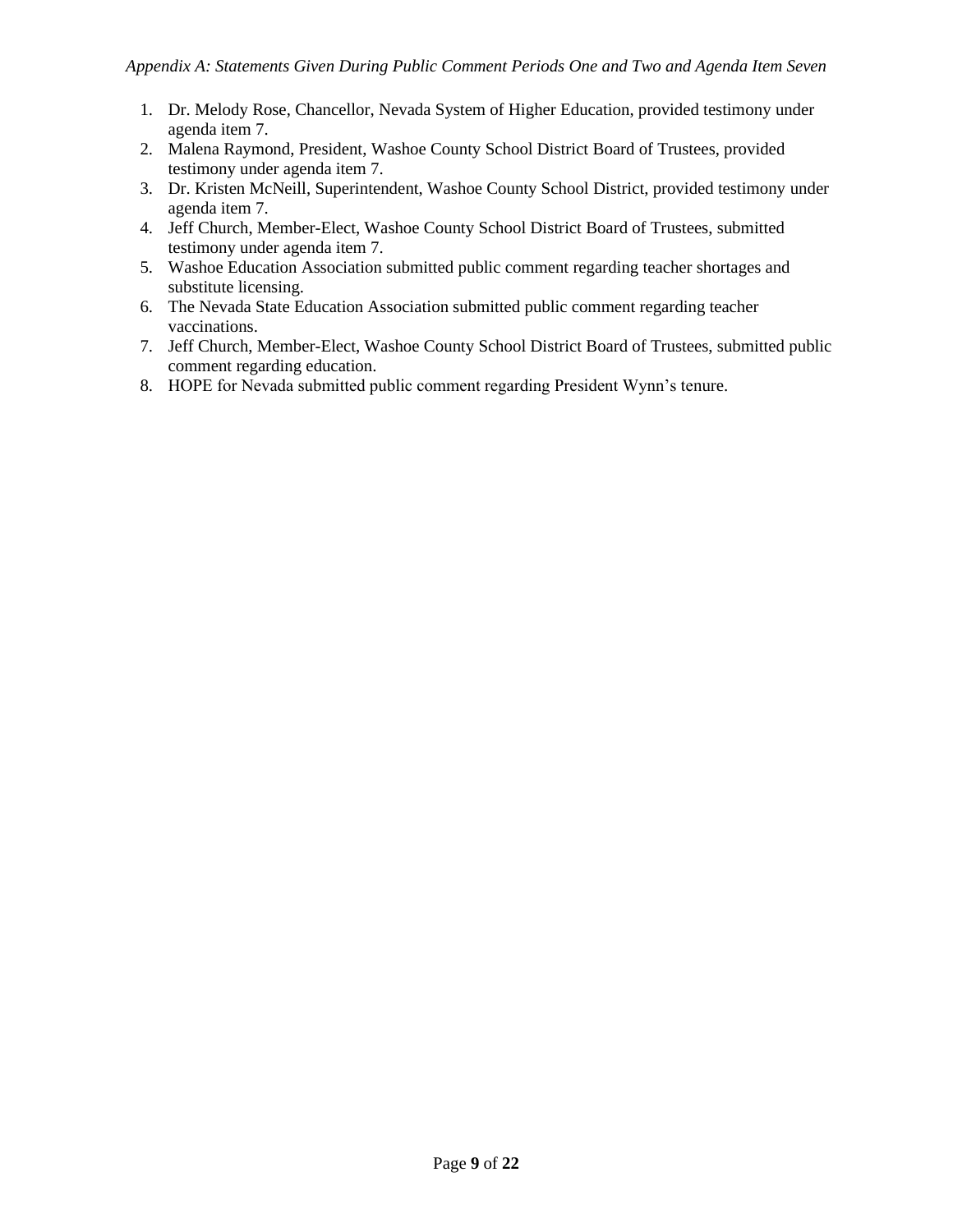## **Item A1, Dr. Melody Rose**

Good morning everyone, Madame President, Members of the Board, Superintendent Ebert. For the record, my name is Melody Roes, I am proud to be the Chancellor for the Nevada System of Higher Education. Thank you very much for including me for a few moments in your important work this morning. It's a pleasure to meet you all virtually and I can't wait to have the opportunity to be in the same room when conditions allow.

Just wanted to say a few words of introduction, as well as to thank you for the work that you are all doing on behalf of Nevada's children. We're so grateful for your dedication and leadership, particularly at this incredibly challenging moment. Just a few words about my own background, you may have heard I have spent 25 years in higher education in the state of Oregon. I was Chancellor of the state public university system. I also spent time as a campus president and moved up through the ranks as a faculty member and administrator.

But what might be more important to you all to know given your work is that I'm a first-generation college student from an economically distressed family in Los Angeles. That background of mine having been brought up in a low-income family, I used to say that in my household as a kid there were more beers than books in my home. I tell you that only to say that I was incredibly blessed to have educators throughout my K-12 experience who intervened on my behalf, who made my path possible. It was actually at my third high school, a high school guidance counselor who pulled me aside one day in the hall and stuck a college application in my hand, who I have to credit with actually even thinking about going to college. At the time, I was getting ready to think about my next steps. My cousins that were in high school were having their first children. It was that opportunity that a guidance counselor and some very loving and supportive teachers gave me, that completely transformed my life path and made the life that I've been able to provide my children possible. I owe everything to those, what I call "other mothers" who helped me through a very rocky childhood.

Obviously, I love higher education. I went to college at my university, a public university in California, and never left. And so as you can imagine, what really motivated me about this opportunity in Nevada is to continue to push the envelope for underrepresented kids in our community because I know more than most the transformational impact that a college degree can have. I'm just thrilled to know I'll be in partnership with all of you. The state of Oregon takes very seriously the concept of PK-20 education so I have grown up professionally with that mindset, that your success in K-12 education is our success in higher education, and that we have a responsibility to do everything within our power to assist young people coming up through the pipeline. I'm just so pleased to have had the opportunity to meet with Superintendent Ebert a few times now. I think we have, as the late Congressman John Lewis used to say, I think we have some good trouble ahead to get into collaboratively as we look at really moving the needle, closing the achievement gap in our state, and moving all of our young people forward into productive and meaningful lives.

So we're looking at a number of opportunities to partner, you will probably be hearing more from us about those opportunities around teacher prep, around FAFSA completion, around dual credit, these are all issues that I feel very passionately about, and I know my colleague Superintendent Ebert feels the same. So, I just wanted to say thank you for all your work, introduce myself, and tell you how much I look forward to partnering with you in the years ahead. Thank you.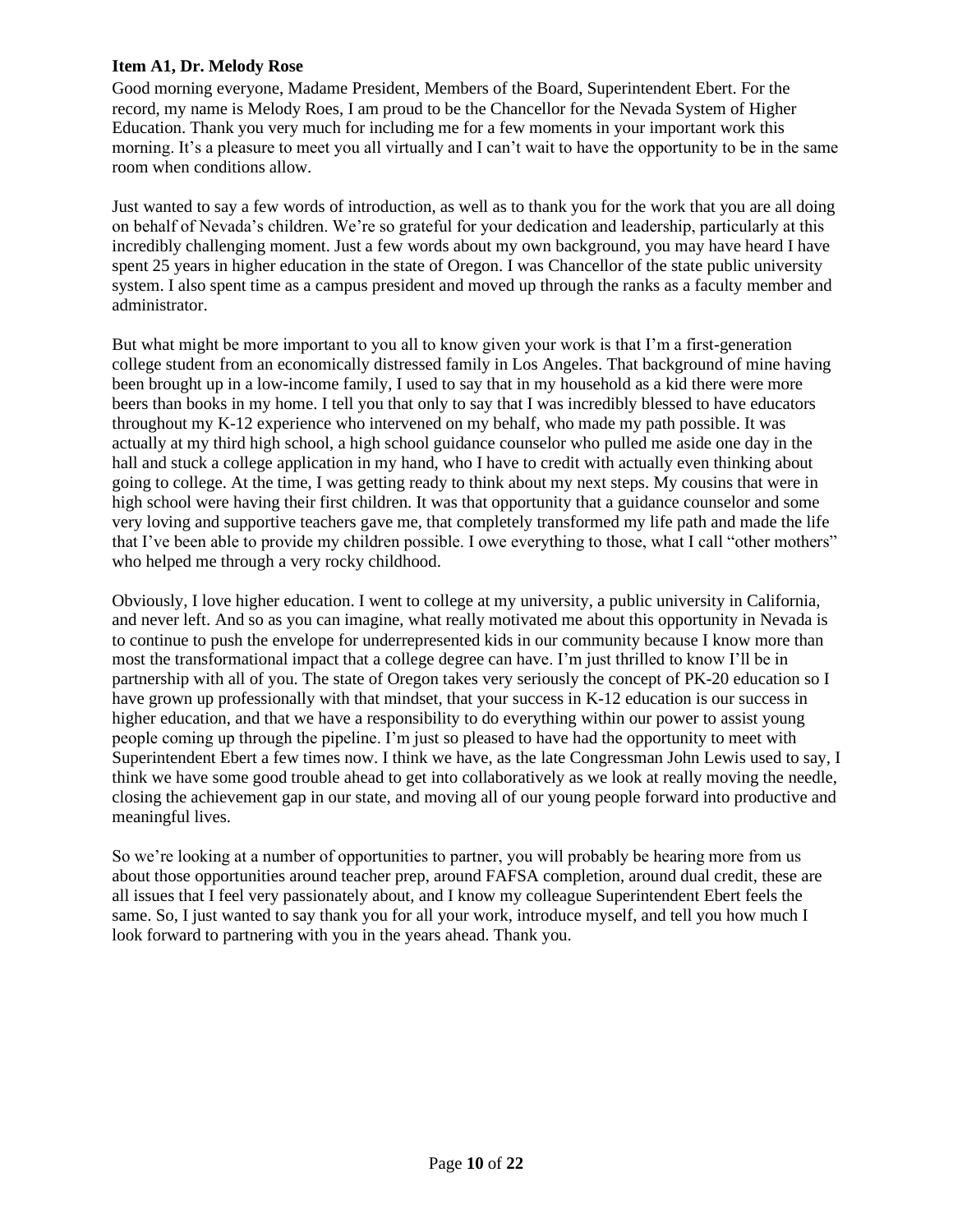# **Item A2, Malena Raymond**

Good morning everyone, thank you so much for the invitation and the opportunity to address the State Board of Education today. As was mentioned, my name is Malena Raymond, and I am the President of the Washoe County School District Board of Trustees. Our boards share a common goal of student success. It is critical that we are aligned, coordinated, and working towards that common goal. This year has been like no other year and I want to thank Superintendent Ebert and her staff for working in such close collaboration with our Superintendent and her staff. We have had to tackle many barriers at the state level in order to continue meeting the needs of our students during this unprecedented pandemic. But the Governor's directives and guidance from the state level have played a key role in giving our educators the flexibility they needed to maintain as much educational continuity as possible. As an aside there, just knowing that that support existed as a Board president and that the level of support for our Superintendent was so strong, made all of these challenging decision easier for me as a Board president, and I believe I can speak on behalf of our entire Board, that we are just so appreciative of that support and the guidance that we have received from the Nevada Department of Education.

We know the future is uncertain and the economic and fiscal outlook is bleak. We ask that you continue the efforts to maintain alignments as we look forward to another biennial budget and legislative process. We need to amplify the voice to improve equitable education opportunities for students through additional investment of state dollars and remove any and all non-essential mandates on the education system. As I end my tenure on the Washoe County School District Board of Trustees, I am confident in our newly elected trustees, our Superintendent, and our team of highly, highly dedicated educators to work with you and alongside you in the name of student success. Our state depends on it. Thank you again for the invitation and for allowing me to speak to you today.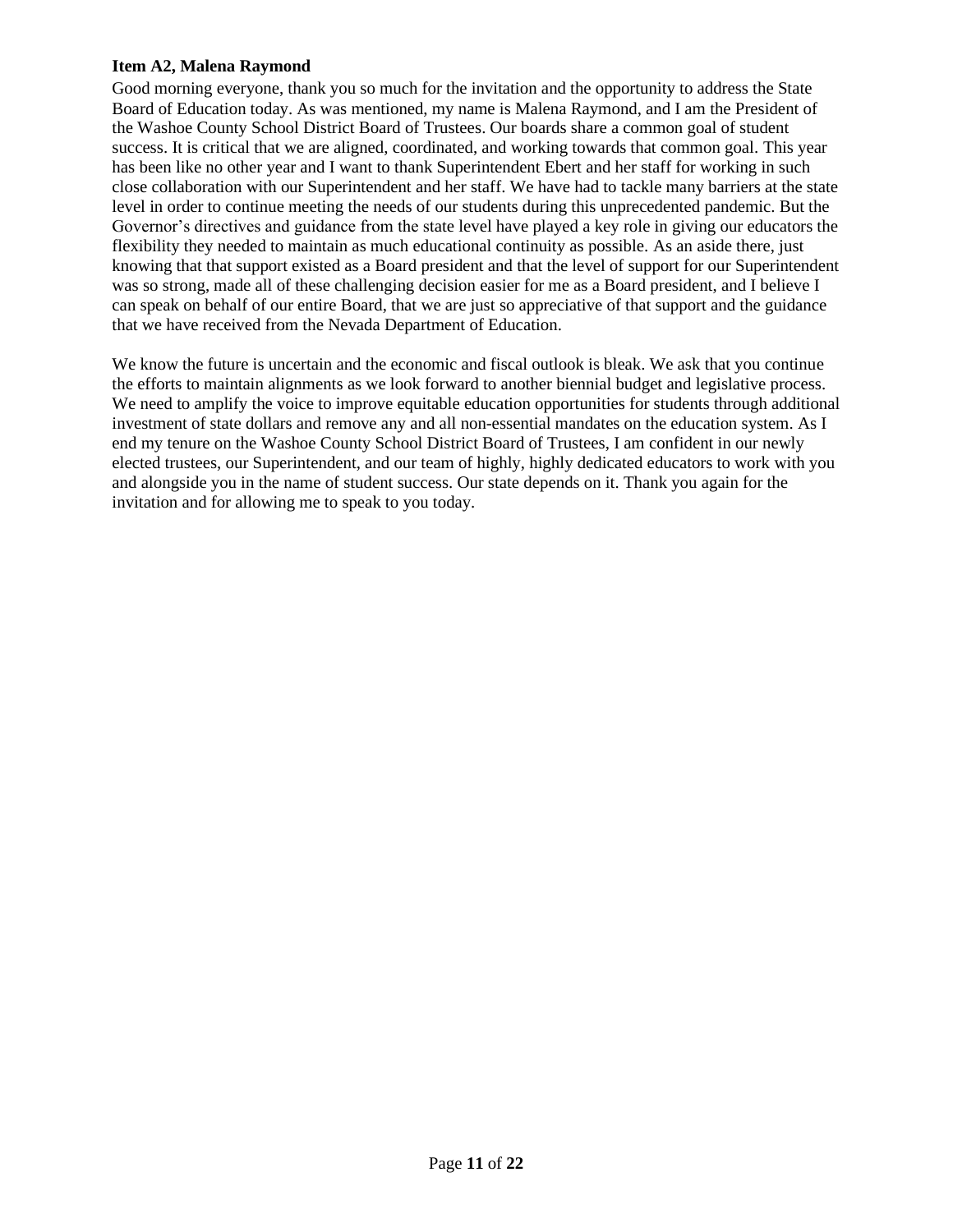# **Item A3, Dr. Kristen McNeill**

Thank you and good morning everyone, good morning President Wynn, good to see you. Thank you so much for this opportunity to speak and address the State Improvement Plan this morning. I'm Dr. Kristen McNeill, the Superintendent of the Washoe County School District. As President Raymond just mentioned, this year has been full of unexpected changes, and I appreciate the constant communication from Superintendent Ebert and her dedicated staff. As recently as two weeks ago, she participated in our Board of Trustees meeting, offering insight from the state level about the importance of having students in school as much as can be safely provided. Her comments were late in the evening, I think at about 11:30 PM. She has made herself available to NASS, our regular group meetings, on demand, and on that the coordination and communication has made the process as seamless as possible during these extraordinary circumstances that we are all facing.

Specifically related to the State Improvement Plan, our team continues to be committed to improvement. Key members of my staff participate in school improvement processes at the state level on an ongoing basis, being active and engaged members of the Blue Ribbon Committee. We are doing our very best to track the academic achievement gaps exacerbated by this pandemic and varied learning models required to maintain public health. We are absolutely committed to addressing those gaps as we move past the pandemic into a much-needed recovery mode.

We ask that we continue to work together in our approach to school accountability and testing as we look to the next school year. Working with the new landscape at the federal level will require thoughtful analysis on the costs and benefits of testing and accountability and how those will have impacts on our schools and families. We know our commitment to mental health has got to remain a key priority throughout our state. This pandemic has had significant impacts on our students and staff members mental heath and expanding access to support for mental health must be a top priority going forward. During the agenda item number 11 today, we look forward to sharing the work we've done at the district level around our pathway and a portrait of a graduate and how that guides our work. We have seen Nevada as a whole, and our own district thrive in aligning together for amazing gains in our graduation rates. We know however, that the next frontier in this work is to make sure the high school diploma is a promise to our community that our graduates are equipped academically, analytically, technically, socially, and emotionally to thrive in careers and postsecondary education for the betterment of our entire state. We have begun work incorporating the ideas of a portrait of a graduate and have a long history of using our pathway to graduation as an organizing principal to ensuring monitoring and supports are in place at each and every point for each and every one of our children along that pathway.

We look forward to collaborating with the Nevada Department of Education and other LEAs on this work in anticipation that the best excitement and excellence will stem from each community tailoring the notion of the portrait around what makes them unique. We look to continue our collaboration in key areas like fiscal alignment with school schedules, removing any barriers to licensure, and ensuring the appropriate level of accountability and local control and flexibility as we discussed last year. This pandemic has increased the need for all of us to work towards increased and equitable funding for all of our students to be able to recover and reengage in a competitive way with students across the world. Thank you again for your time.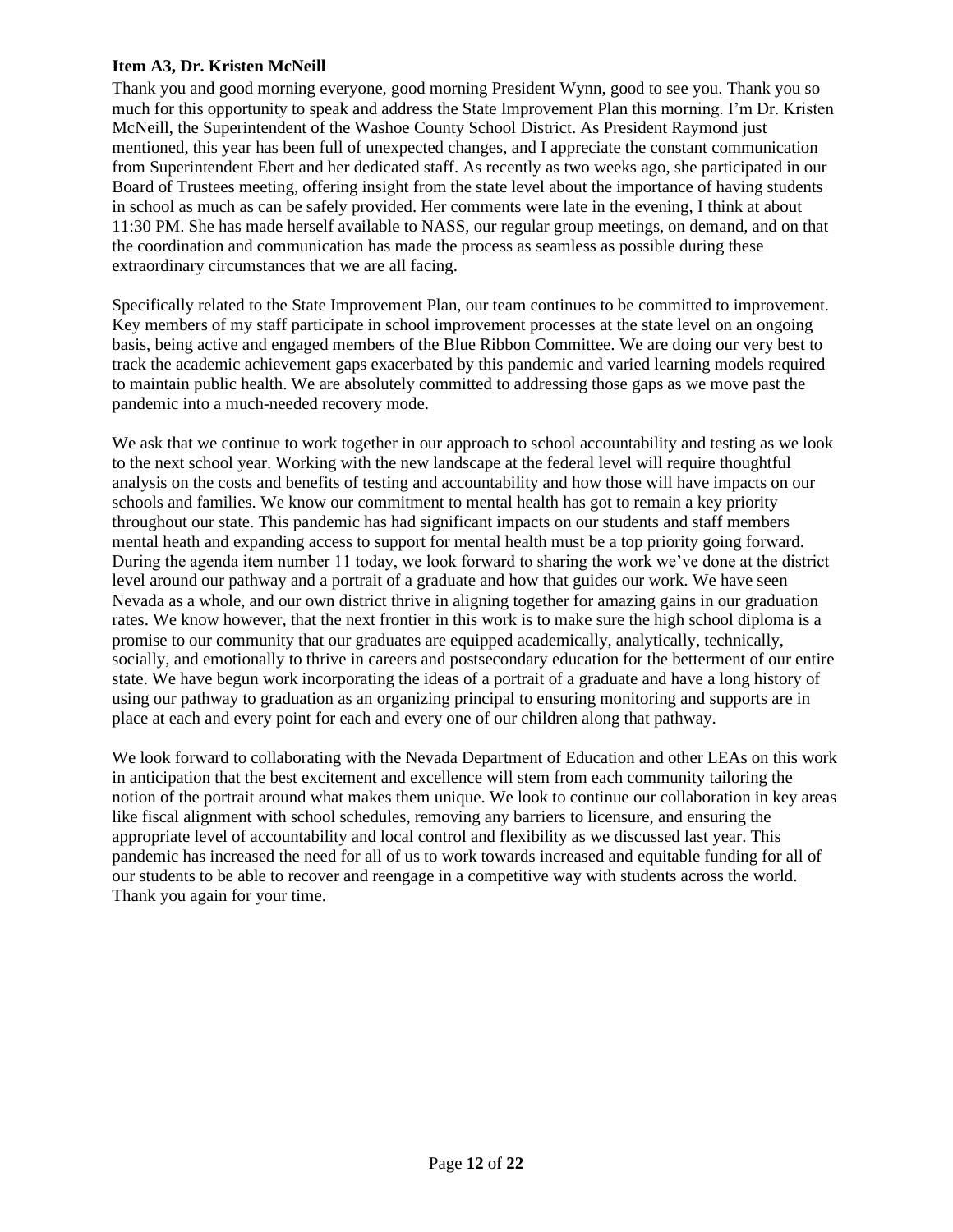# **Item A4, Jeff Church**

Dear DOE Board:

I am Jeff Church and was elected to serve as Washoe County Trustee (Dist A). I look forward to the challenge as various studies on ACT or overall place Nevada #50 or #45 in the nation. A few comments for the record and consideration:

# RESEARCH!

I have been involved as a watchdog of local issues and I'm smart enough to know I'm not smart enough to solve all educational problem. So all I'm asking is innovative research! We are blessed with two great universities and there are both on line and thousands of other universities with all disciplines- not just education- that can research these free or almost free. You have students doing their Masters or PhD thesis that can study actual issues. Education, MBAs, Trades and Engineering, etc.

Having input from others here are just three issues worth (free thesis) research that's all I ask:

1Live In Academy I and II: Far too many students are homeless or lack parental supervision (drugs, incarceration etc). Reports too of far too many using drugs or marijuana. I'd suggest research into either at state or local level: (1) A live-in Academy for those disadvantaged bit motivated students and (2) A line-in Academy for those needing discipline & direction. The savings to the criminal justice system would be large and having future taxpayers, successful student vs burdens on society is a win-win.

2. Cruise Ship Learning Center (Federal Grant): Done laughing? The Cruise Ship industry was the #1 hardest hit worldwide and ship are sitting idled and it will be slow to cover. Nothing educates students like seeing the world. My military father too me all over! What of there were federal or private grants and students took educational cruises to other countries. In concept maybe two-week trips devoted to seeing disadvantaged countries and everyday dedicated to on board learning classes. So many kids have never been out of their county. If kids are using drugs, this might allow a bit of head clearing and grant them the opportunity to evaluate life choice options. \*Because of this and graffiti students and luggage would be tightly screened for weapons, drugs, marking material. Most likely they bring nothing and are issued uniforms. This too is a benefit to teachers and staff that of course are included in the adventure. \*My feedback is that drug use maybe a factor in poor performance so the above options won't solve but help reduce that.

3. Is there any way to have Yea- Round Schools/ Mentoring/ Summer School etc to help those falling behind?

Jeff Church WatchDogJeff.com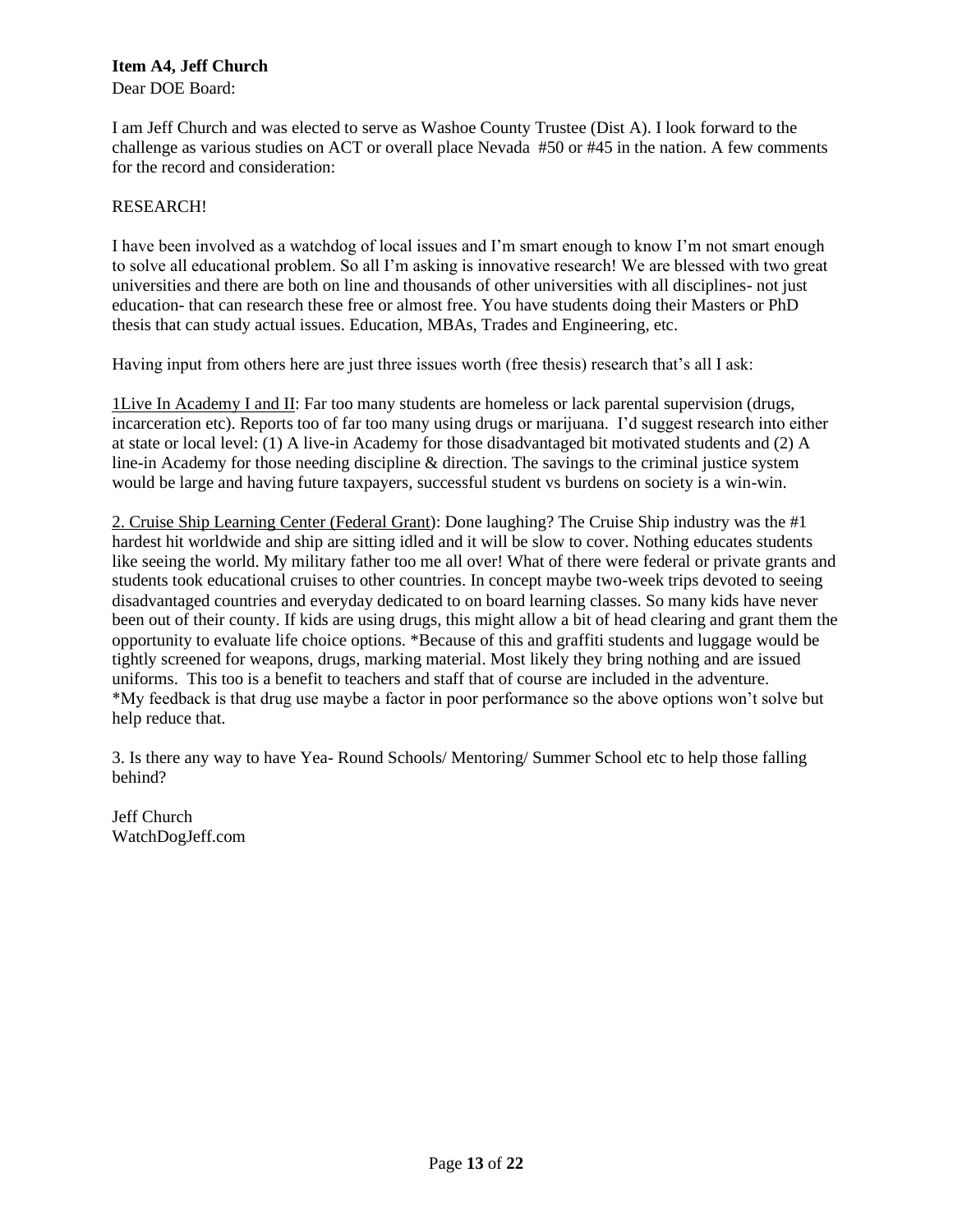# **Item A5, Washoe County Education Association**

Phil Kaiser, Vice President Washoe Education Association

Before the school year began in August, educators across the state, particularly in Washoe, were skeptical there would be enough substitute teachers because, against all health recommendations, the board of Trustees voted for in-person instruction. Washoe has been discussing the issue of the sub shortage for at least the last four years, and COVID-19 has certainly magnified the larger issue of people not entering education.

We know many substitutes are retired educators and are at an age when they face greater risk if they contract the disease. The idea that enough subs would be available seemed illogical and considering that many schools face shortages even in normal times, our skepticism was reinforced. As the semester wore on, and COVID cases in Washoe increased, more staff and students were excluded from schools until we ended up at the end of November with a shortage of over 200 subs. In Clark County, even with full distance learning, there are approximately 900 daily requests for a substitute teacher.

On November 30th, we were informed that help was on the way when the Nevada Department of Education and Governor Sisolak announced they would simply lower the standards required to receive a substitute teaching license. Now, the minimum requirement for a substitute teacher is a high school diploma or GED and a fingerprint card. That's it. Students will have their academic and social-emotional needs addressed by substitutes who have no college coursework at all. It's also unclear the length of these licenses. 6 months? 5 years? Can they fill a long-term position?

Critics of public education have long said that we are simply glorified babysitters, and evidently the Department of Education and the Governor agree. Except, there is no glory either. This proposal undermines and devalues the professionalism of educators in Nevada, and potentially harms not only students, but also the public perception of education in our state. The question now becomes: what is the purpose of our public schools? From this decision it appears schools are simply daycare facilities, a place for students to go so parents and guardians are able to work.

This decision does not honor the mission of the Washoe County School District which call for providing a quality education that prepares all children for a successful future. This certainly cannot be said to be a best practice for educators or districts, as there is no qualified staff engaging students in content learning. Substitute teaching is a demanding job that requires positive attitudes, organization, mental preparation, flexibility, knowledge, and skill.

Education is one of the most important professions in our society. That is why standards for education and certification have been established. Professional development is required annually, along with observations and evaluations that are extensive and rigorous. The Washoe County School District recognized the importance of professional development by starting this year with a full week of professional development for certified educators to prepare for the vastly different school structure. One of the many items discussed included the social- emotional learning for our students. By simply requiring a high school diploma or GED, this very important aspect of an educators' role has been thrown out the window.

Educators are working harder and smarter than they ever have, and we are tired. We are not just tired because of the countless hours spent ensuring our kids have us there to teach and guide, but we are tired of the words. We're tired of hearing about how essential we are, but then seeing policies like this that devalue everything we do. We're tired of hearing how the economy runs through our schools, but then not being put near the front of the vaccine schedule so that we can return to in-person instruction. We're tired of being called heroes and not receiving the support we deserve when we demand that officials listen to educators.

Educators are tired, but we're still not the ones who need a wakeup call.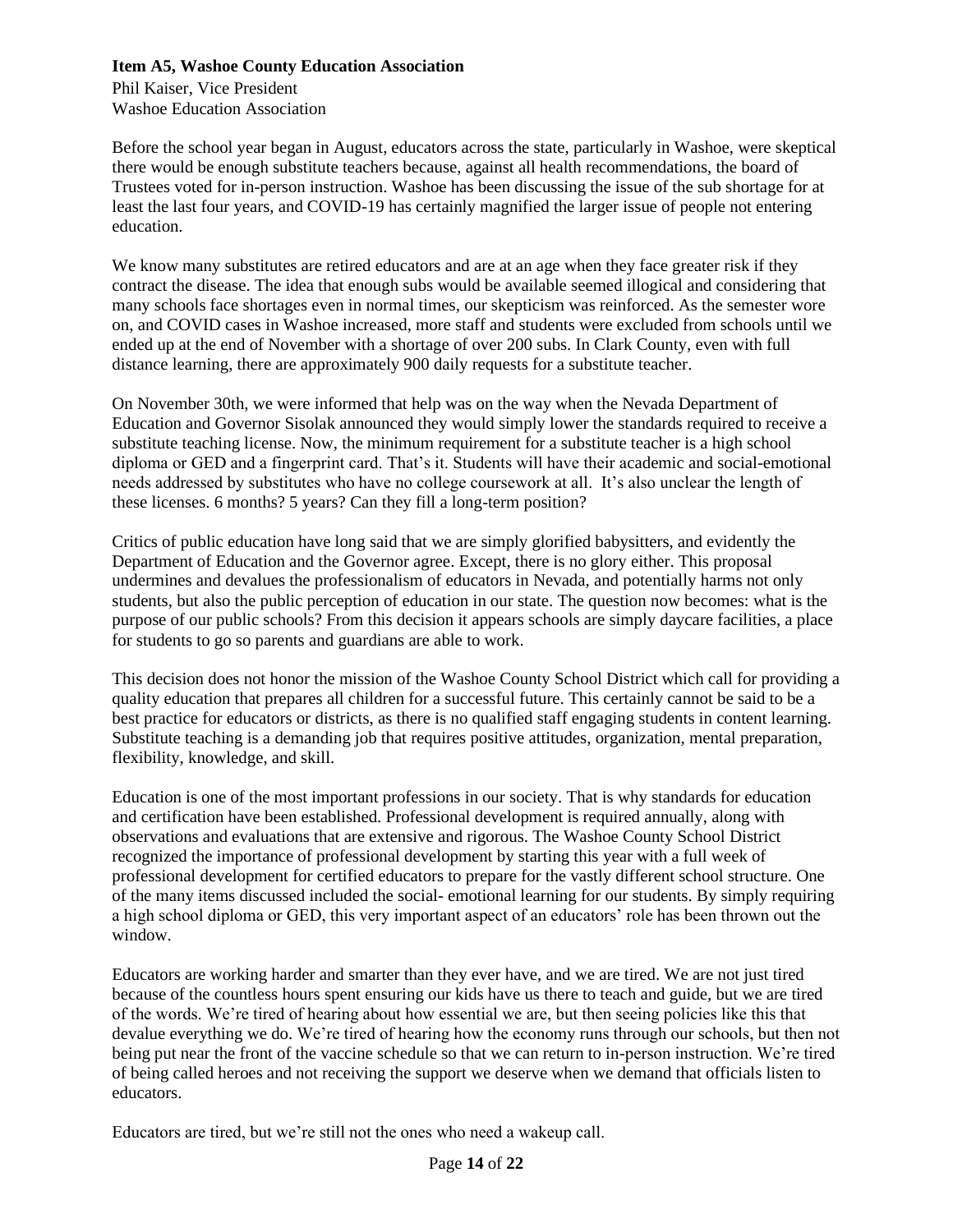# **Item A6, Nevada State Education Association**

The Nevada State Education Association has been the voice of Nevada educators for over 100 years. NSEA represents a majority of educators across the state, with members in every Nevada school district including teachers, other licensed education professionals, and education support professionals (ESPs) who provide vital services to students in Nevada's public education system.

In our history, there have been few more challenging times than the past year with the COVID-19 crisis. After school buildings were ordered closed last spring, NSEA members quickly responded, with classroom teachers engaging their students in distance learning and food service workers on the front lines, providing meals to families in our districts. This semester, our members are responding in a diversity of ways depending on their district and the status of the COVID-19 crisis in their communities. Some educators are back at their school building offering in-person instruction. Others are working in hybrid models, juggling in-person learning with distance learning opportunities. Many others, including in Clark County, are working to create meaningful education experiences through full distance-learning. This summer, NSEA supported the work of the Department of Education to develop "Nevada's Path Forward: A Framework for a Safe, Efficient, and Equitable Return to School Buildings". We felt this was the proper framework, along with consultation with local health districts, to safely reopen and operate school buildings this school year. Educators, as much as anyone else, appreciate the importance of returning to school for in-person learning. Distance education is not an ideal replacement for in-person, classroom learning for most educators and students, and educators are concerned about the impact the COVID-19 crisis is having on education equity. Top concerns with full distance learning include providing the same level of education for all students, the complexity of teaching students with disabilities, and absenteeism. Also, most educators find distance learning and hybrid models more difficult with more time required to teach the same lessons.

However, educators also are very concerned about their health and the health and well-being of students. NSEA has consistently raised concerns that districts lack the resources needed to follow the recommendations to safely open and operate school buildings during this pandemic. And we know all districts have felt pressured to open or keep open buildings, even when the baseline, lower community transmission rates were not met. This includes recent comments made by the State Superintendent. Unfortunately, the decision to resume in-person learning in Washoe County was made earlier this year while community transmission of COVID was above the baseline threshold and went against guidance issued by the Washoe County Health District. We know that Washoe County has experienced elevated COVID-19 cases ever since school reopening, including their highest reported case numbers in recent weeks. This includes a spike in number of cases associated with K-12 students and school district staff last month. These numbers gave WCSD little choice but to move to full distance learning for middle and high school students. With record COVID transmission likely to continue through the winter holidays, it will also not be safe for in-person education to begin in Clark County in January.

With recent good news on the development of vaccines juxtaposed with the alarming increase in COVID-19 cases and hospitalizations, NSEA believes it will be critical to prioritize educator access to COVID vaccinations as soon as possible, before safely reopening or returning to school buildings after the holidays. NSEA has asked the Governor to make this a priority, and we appreciate any role the Board of Education can play to facilitate a safe return to school buildings next year. Thank you.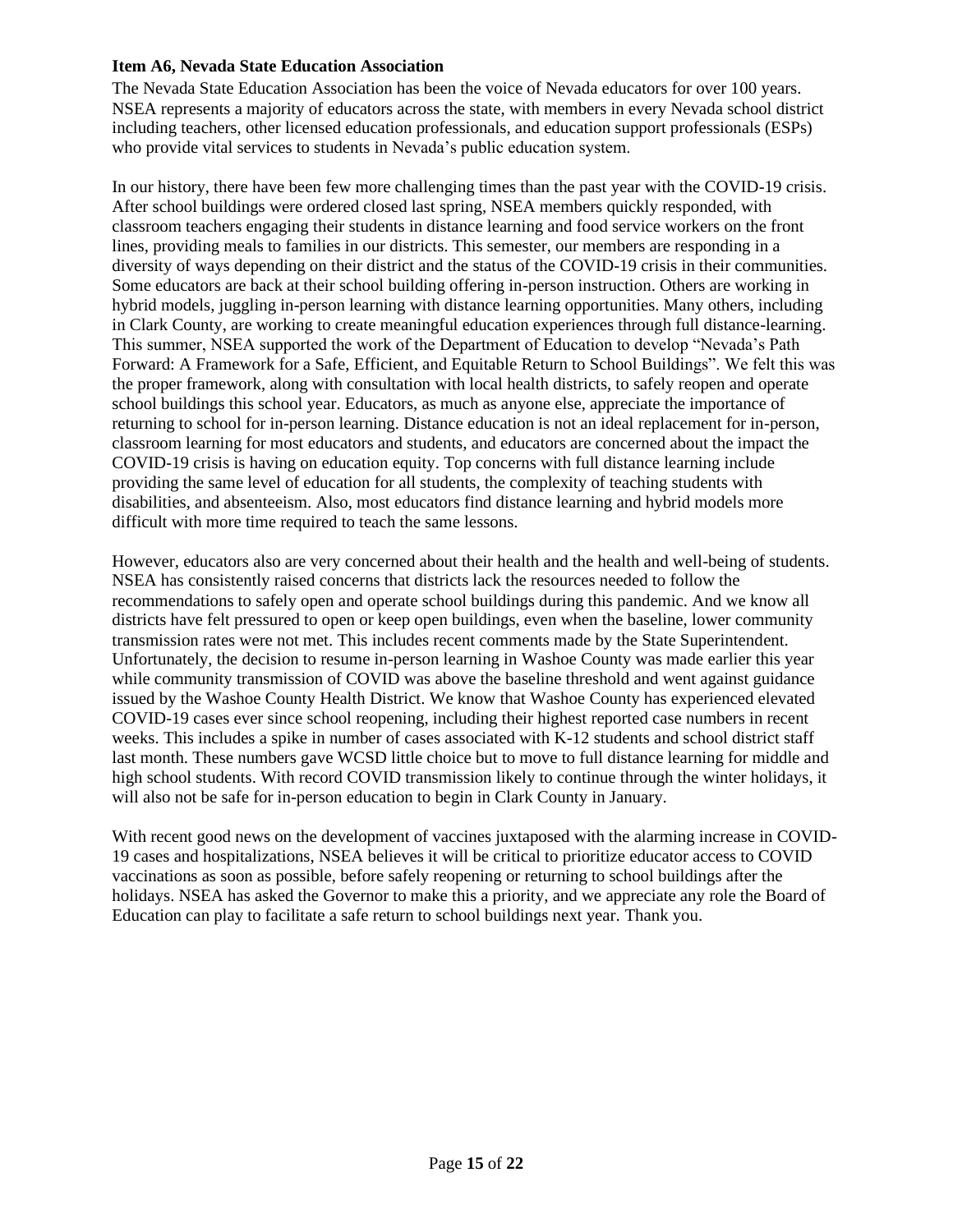# **Item A7, Jeff Church**

Dear DOE Board:

I am Jeff Church and was elected to serve as Washoe County Trustee (Dist A

# A few comments for the record and consideration:

OML: the US Supreme Court just ruled in a New York case that the 1st Amendment still applies during Covid and any restriction be narrowly tailored. We can go to a casino but not a public meeting. I'd suggest that live "zoom" style comments are allowed by other agencies and the State/ DOE could do the same. Likewise with telephonic as not all have computer access and the present model disenfranchises lower income and minorities. I do suggest an "in cue" delay to avoid improper comments or worse.

# RECRUITING TEACHERS AND STAFF:

I note the Recruiting Task Force meets in a few days. I taught Recruiting nationwide and would ask to be allowed a 10 min presentation to that board at some point and or to your board. I could submit the Powerpoint in advance for approval.

Niche Report and NY Times Report on NV Education: Some like to quote the so-called Niche Report or a New York Times Study on education. Myself and others have debunked those, just google them: https://collingswoodeducation.org/2017/08/14/collingswood-school-rankings https://officeforedpolicy.com/2015/12/02/niche-rankings-need-some-salt The fact is based on ACT scores, Nevada is worst in the nation and two reliable studies place us 45th overall. I urge all to stop referencing the "Yelp" Style Niche Report. As to the NYT study- there is none, never was. Info on request.

Sincerely, Jeff Church WatchDogJeff.com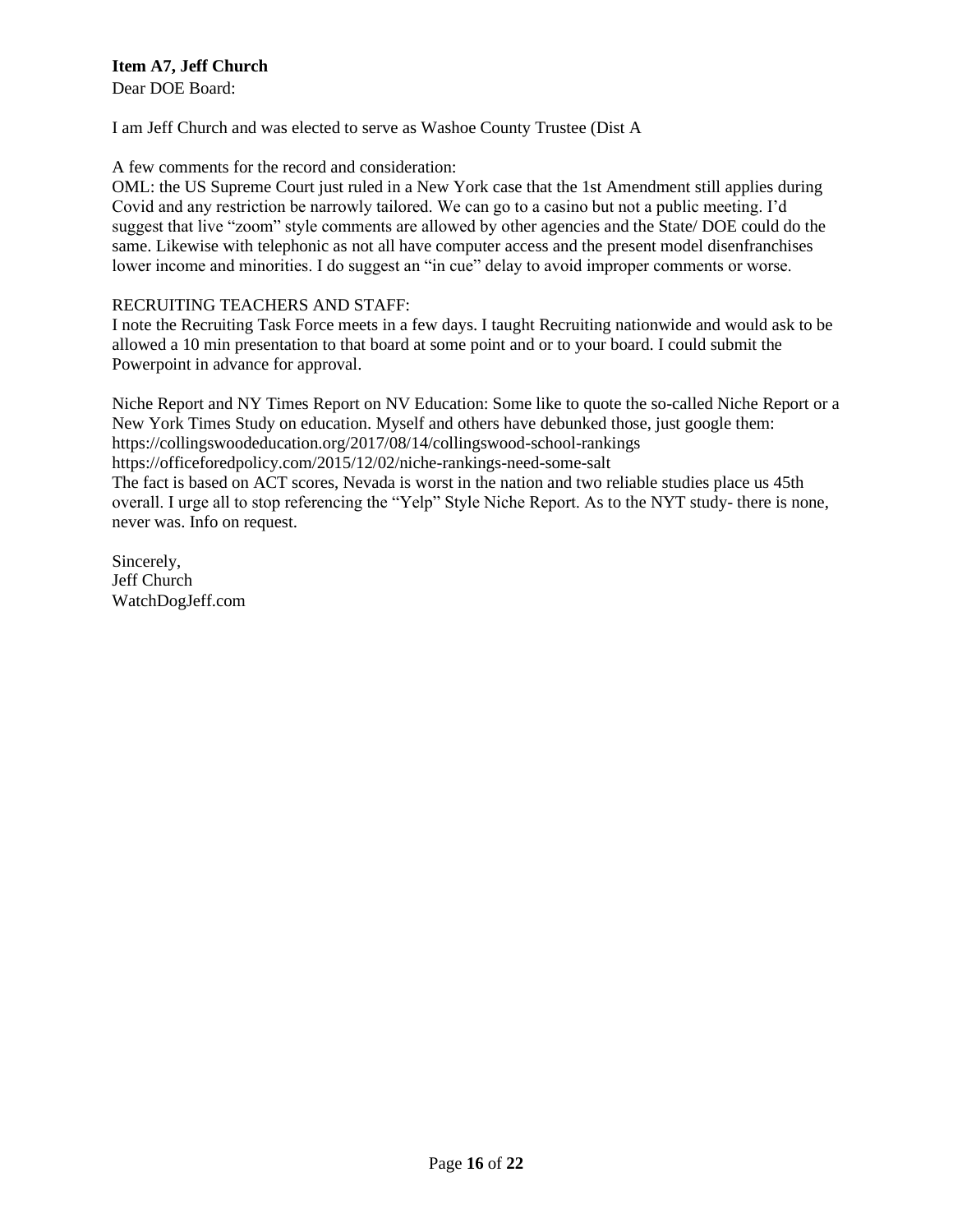# **Item A8, HOPE for Nevada**

December 10, 2020 Dear President Wynn, members of the board of Education, and the community at large,

On behalf of our Executive board and our 1200 member organization, we would like to take the opportunity to thank President Wynn for her service on Nevada's State Board of Education, and for the level of leadership with which she has pushed for meeting the needs of our children. When HOPE for Nevada formed almost seven years ago, we met with President Wynn to share our vision of community and parent engagement that we aspired to cultivate. Her response to us was "Show me. Don't tell me." This motto perfectly fits the culture of her presidency, driving action from all involved in the education world, through two Governors and three state superintendents, to prioritize the success of students. We have seen her encourage, question, support and demand where necessary and it has set an excellent example for other board members to dig in, sift through and find solutions to long-standing issues plaguing the success of our students.

Holding ALL of us accountable, from the families and students in school communities, the education professionals in districts, the department of education and Nevada's business community, she has created a truer shared responsibility for outcomes. This has informed our work with the Legislature, another key partner for our kids. When that partnership was lacking, we have seen her take matters into her own hands, utilizing her philanthropic resources and business connections to act swiftly, as evidenced in the incredible feat accomplished by ConnectingKidsNV, among countless others.

We appreciate the enormous amount of time, understanding, empathy and passion that President Wynn has dedicated to our state's future citizenry and we are looking forward to the continued no-nonsense leadership that has been established and embraced by her fellow board members.

Respectfully, HOPE for Nevada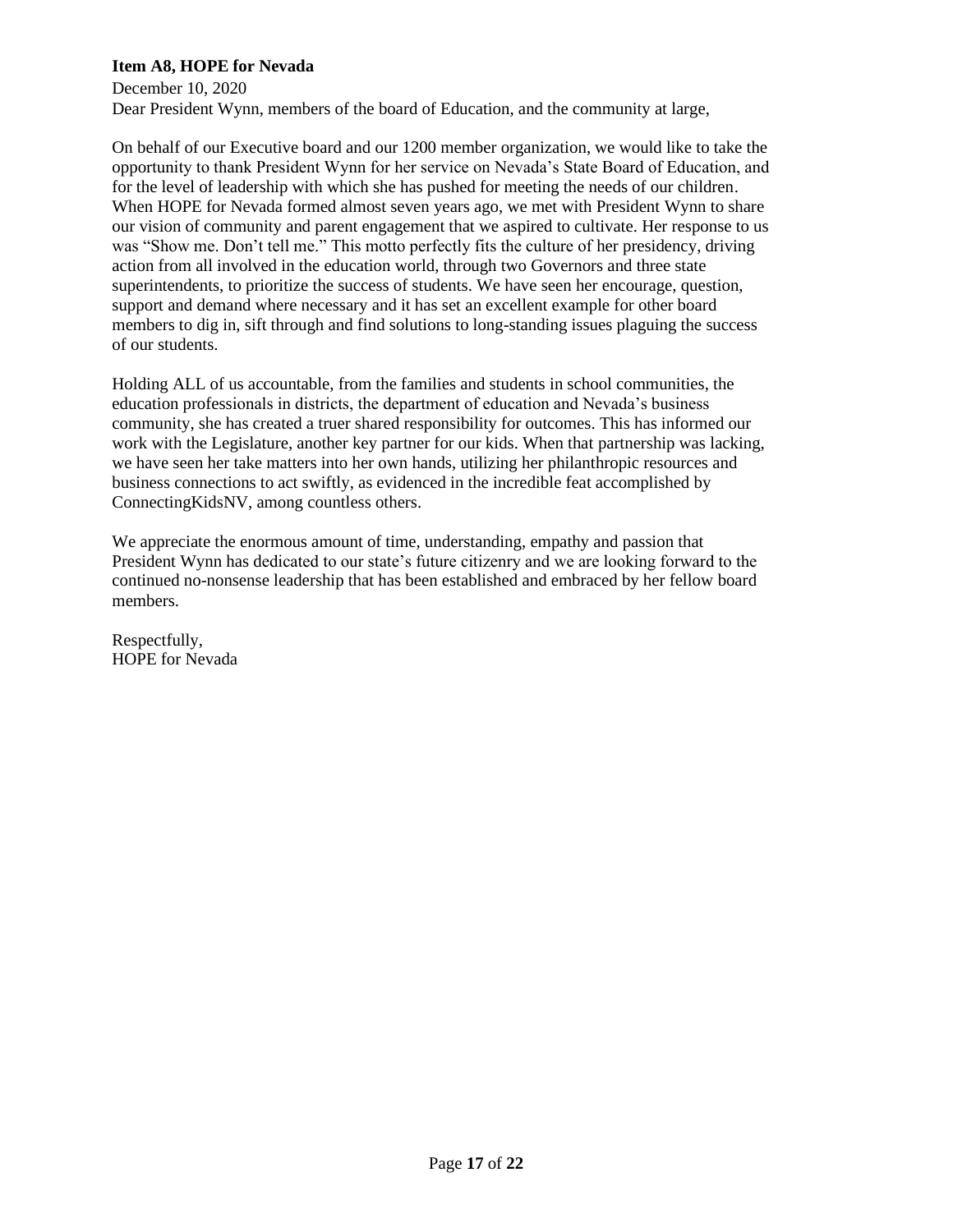| Topic                                                                                                                                                        | Response                                                                                                                                                                                                                                   |
|--------------------------------------------------------------------------------------------------------------------------------------------------------------|--------------------------------------------------------------------------------------------------------------------------------------------------------------------------------------------------------------------------------------------|
| What resonates with<br>me about NDE's<br>definition of global<br>competence and key<br>insights from the<br>article? What is the<br>connection to<br>equity? | Superintendent Stephens: What resonates with me is the importance for this<br>being a process of iteration so that we ensure our opportunities are pertinent to<br>the time--don't want to encourage out of date skills with competencies. |
|                                                                                                                                                              | Ben Hayes: Perspective taking; Cross cultural communication skills;<br>appreciation of culture.                                                                                                                                            |
|                                                                                                                                                              | Superintendent Kristen McNeill: Global promise for our future needs to be<br>ensured with priorities for all families and students.                                                                                                        |
|                                                                                                                                                              | Member Dockweiler: What resonates with me is the notion of intelligent<br>humility and understanding how vast the world is and how much learning we<br>can engage in independently as well as collectively.                                |
|                                                                                                                                                              | Member Ortiz: Given the diversity of our state, the focus on cultural and<br>linguistic proficiency is essential to our state's economy and to ensure that our<br>students are globally competitive. We are a global economy!              |
|                                                                                                                                                              | Member Hudson: The importance of diversity and engaging learners                                                                                                                                                                           |
|                                                                                                                                                              | Vice President Newburn: The need for technology competence                                                                                                                                                                                 |
|                                                                                                                                                              | Superintendent Ebert: I see entire communities joining in the discussion. People<br>are willing to make themselves more vulnerable with what they know and what<br>they don't know.                                                        |
|                                                                                                                                                              | Member Workman: Being a "contributor to the world"                                                                                                                                                                                         |
| What might I<br>challenge or<br>question about the<br>definitions and<br>insights? Why?                                                                      | Member Ortiz: I'm curious about how the implementation of Global Education<br>would look. It seems like the system is very opposed to change.                                                                                              |
|                                                                                                                                                              | Superintendent Stephens: I am wondering about what hurdles we have in<br>law/policy that hold us back from a full implementation.                                                                                                          |
|                                                                                                                                                              | Superintendent Robinson: I am curious about how we will implement global<br>education for the greatest impact.                                                                                                                             |
|                                                                                                                                                              | Rene Cantu-Member Elect: How do we practically change systemic practices<br>that result in inequitable outcomes?                                                                                                                           |
|                                                                                                                                                              | Member Ortiz: We will know that the system is serious about this work when<br>there is investment in the implementation and measures of success.                                                                                           |
|                                                                                                                                                              | Member Hudson: I am wondering about the curriculum that allows students to<br>investigate the world, consider a variety of perspectives, communicate ideas<br>and take meaningful action.                                                  |
|                                                                                                                                                              | Member Newburn: I wonder how we fit this into the current school day.                                                                                                                                                                      |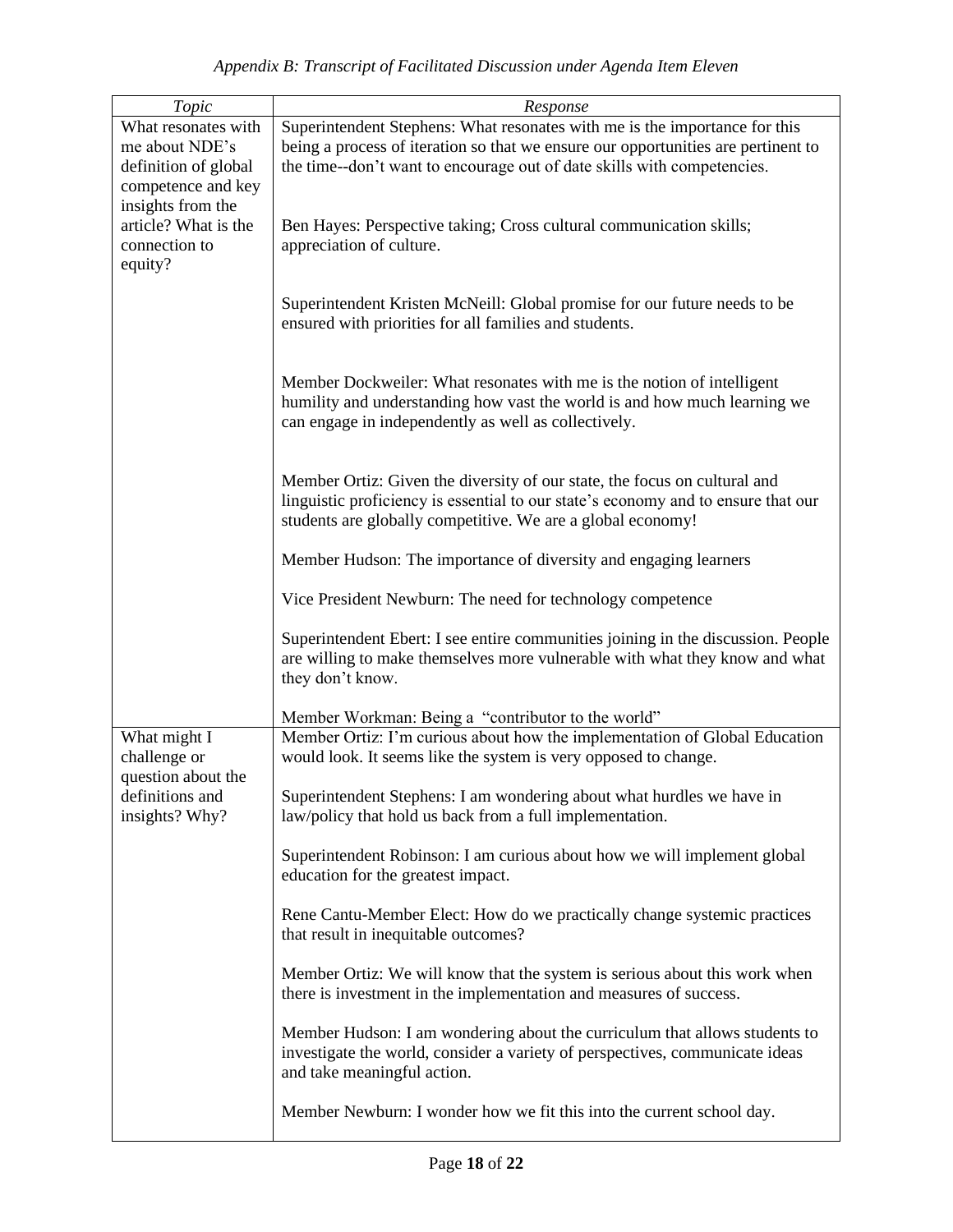|                                         | Jose Delfin: I am wondering about how restorative justice plays into the topic of<br>race reparations.                                                                                                      |
|-----------------------------------------|-------------------------------------------------------------------------------------------------------------------------------------------------------------------------------------------------------------|
|                                         | Superintendent McNeill: I am appreciating the deep level of thought given to<br>the definitions and work; however, we must really dig into the actual action<br>steps of this work and resource allocation. |
|                                         | Michael Walker: I'm wondering how to better engage with diverse members of<br>our school community to ensure our schools are a safe place for them to interact<br>or participate.                           |
|                                         | Member Dockweiler: I'm curious how the implicit biases of the adults may<br>impact the implementation and application of the definitions with students                                                      |
|                                         | Member Workman: I am wondering what changes to policy and law need to be<br>made so this can happen.                                                                                                        |
|                                         | President Wynn: general philosophy                                                                                                                                                                          |
|                                         | Rebecca Feiden: I'm wondering how we can efficiently learn from the<br>successes of each of our schools/school districts so we can accelerate change.                                                       |
| What do I especially                    | Member Dockweiler: To remove barriers to student opportunities.                                                                                                                                             |
| aspire to helping<br>make tangible as a | Vice President Newburn: I aspire to make tangible equitable access.                                                                                                                                         |
| leader in my<br>community? Why?         | Karen: To ensure all students have the technological skills they need to be<br>competitive in their future.                                                                                                 |
|                                         | Katie Coombs: Encouraging volunteering so that students see the need for<br>understanding a diverse culture and meeting people they might not meet<br>otherwise.                                            |
|                                         | Member Ortiz: Ooh easy, I want all families to have a clear understanding of<br>Global Competence so that they can visualize/support their children in<br>achieving that goal!                              |
|                                         | Member Workman: As many personalized options for post-secondary<br>schooling, career, military, etc. to our students based on their individual<br>choices.                                                  |
|                                         | Tim Hughes: The how-focusing on what it will actually take to move this<br>vision into a reality, for ALL kids.                                                                                             |
|                                         | Superintendent Stephens: I aspire to build conversations in our various<br>stakeholder groups in the community to learn, grow, and bring to light what is<br>possible.                                      |
|                                         | Superintendent McNeill: To have our marginalized populations no longer<br>marginalized: true equity and parity                                                                                              |
|                                         | Member Ortiz: $@$ Kristen +1                                                                                                                                                                                |
|                                         | Member Ortiz: @Katie Coombs love that! Builds empathy!                                                                                                                                                      |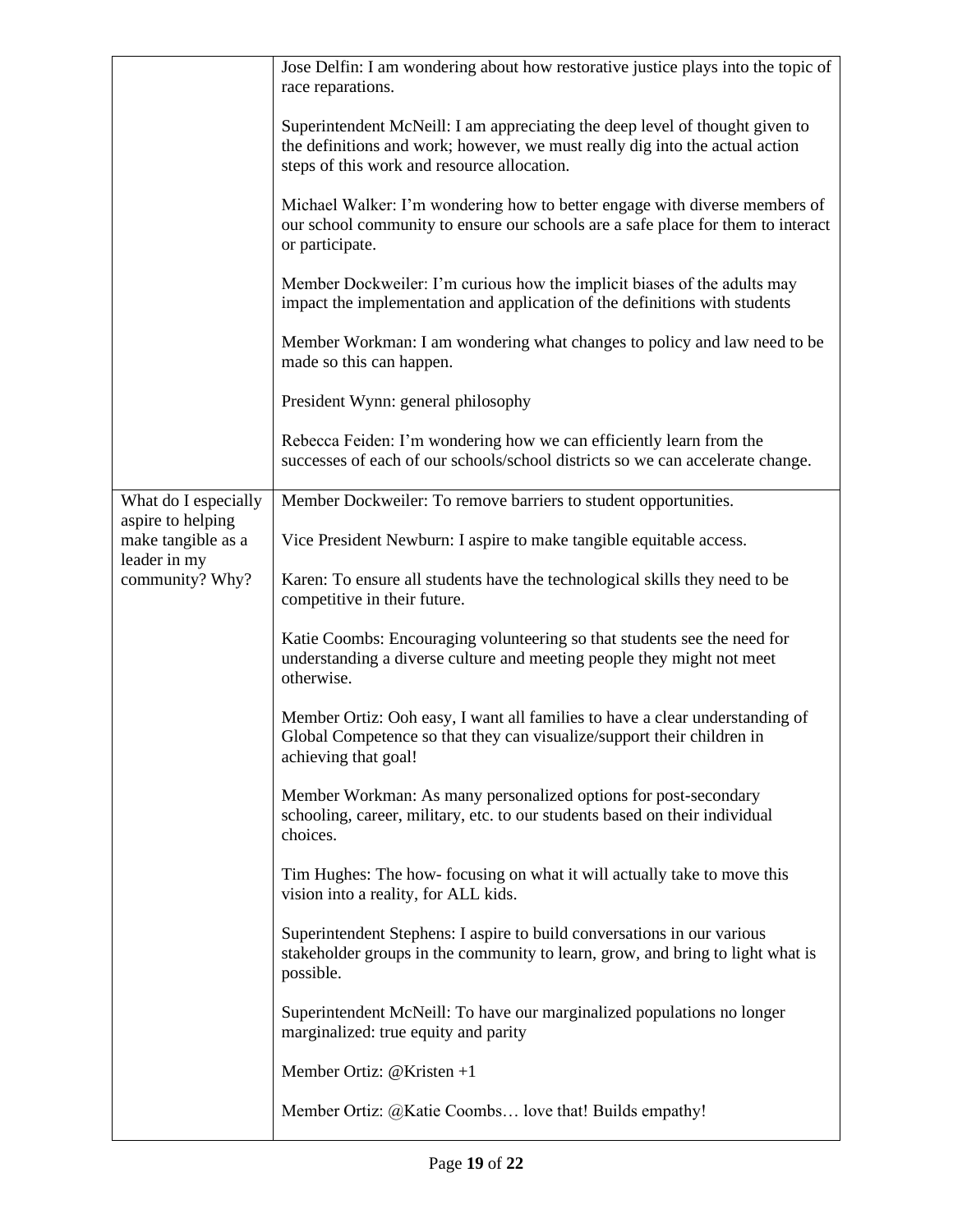|                                  | Rene Cantu- Member Elect: For every student to be seen as valuable and to                                                                                                                                                                              |
|----------------------------------|--------------------------------------------------------------------------------------------------------------------------------------------------------------------------------------------------------------------------------------------------------|
|                                  | have opportunity rather than having students ranked and tracked down various<br>paths based on external perceptions by gatekeepers.                                                                                                                    |
|                                  |                                                                                                                                                                                                                                                        |
|                                  | Jose Delfin: Listen, listen, listen, then assist for understanding and success                                                                                                                                                                         |
|                                  | Member McAdoo: Living and leading with a mindset of every one of us needs<br>every one of us                                                                                                                                                           |
| Reflections on the               | Pam Teel: I'm appreciating the support of where districts are and setting the                                                                                                                                                                          |
| Profile of a<br>Learner/Graduate | stage for forward thinking                                                                                                                                                                                                                             |
|                                  | Member Ortiz: I appreciate the work that is being done in Churchill and I am<br>curious to know how teachers are adapting/adopting the change to their<br>teaching methodology. Can you elaborate panorama?                                            |
|                                  | Member Dockweiler: I'm curious how global aspects are being built into daily<br>instruction                                                                                                                                                            |
|                                  | Member Workman: I'm wondering how the profile of a learner or graduate<br>impacts collective teacher/staff efficacy.                                                                                                                                   |
|                                  | Superintendent Ebert: Member Workman, I think this is a great space for you<br>to add the work that Lyon County SD has been doing with your students and<br>how they are expressing their needs.                                                       |
|                                  | Tom Vander Ark: Churchill has 'whole child' focus. Best resources there are<br>from TurnaroundUSA.org                                                                                                                                                  |
|                                  | Tom Vander Ark: Member Ortiz: PanoramaEd.com is an SEL survey tool.<br>CASEL.org also provides (and certifies) SEL resources. Turnaround just<br>released a wellness index, something very valuable now<br>https://turnaroundusa.org/well-being-index/ |
|                                  | Member Hudson: I am appreciating hearing a district using data to help them<br>improve and make meaningful community decisions for their students and<br>community                                                                                     |
|                                  | Member Ortiz: I really appreciate how much the district is using the model they<br>are proposing for kids for the adults too!                                                                                                                          |
|                                  | Tom Vander Ark: tetonscience.org does a great job of encouraging local-to-<br>global projects (ie take on a water project in your backyard to begin learning<br>about global water issues)                                                             |
|                                  | Member Ortiz: @Tom! Thanks!                                                                                                                                                                                                                            |
|                                  | Tom Vander Ark: TetonScience supports PlaceSchools.org a network of rural<br>Microschools. Bill of Rights can be a great way to capture new set of<br>commitments to learners                                                                          |
|                                  | Superintendent Stephens: Thank you Wayne! So important for them to be the<br>focus -- i Know that we need more student involvement in the development of<br>the work because it is about them.                                                         |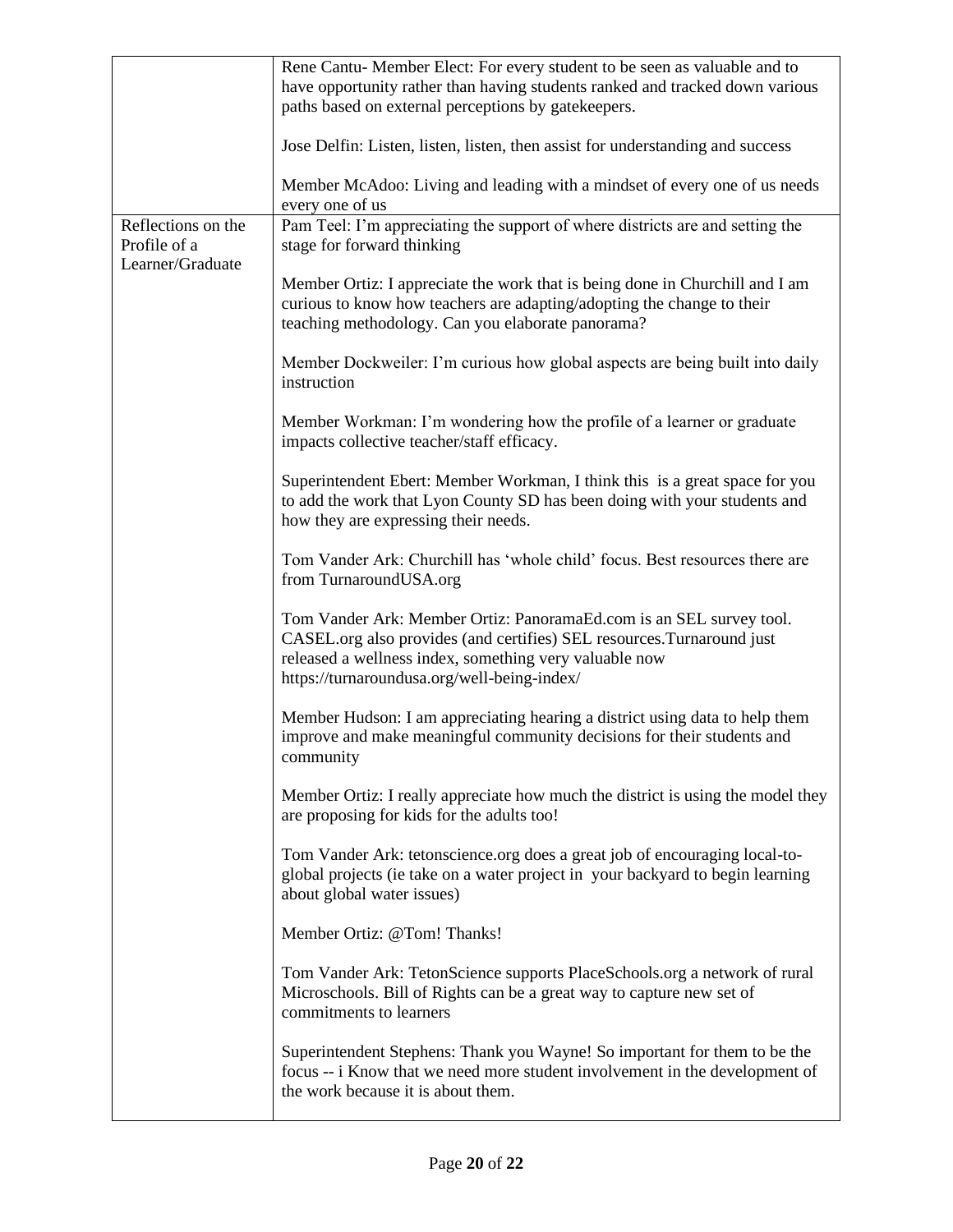| Member Ortiz: @Member Workman, can you please share the Student Bill of<br>Rights?                                                                                                                                                  |
|-------------------------------------------------------------------------------------------------------------------------------------------------------------------------------------------------------------------------------------|
| Member Ortiz: One of our local teachers has gotten innovative with Zoom and<br>coined a program called "edutainment learning" to expose his students to<br>experts and have guest teachers. Perfect example of this work in action. |
| Member Workman: Sure, I will email our student bill of rights (created by our<br>students) to Superintendent Ebert and she can share it out if that works.                                                                          |
| Superintendent Stephens: Thank you Wayne! So important for them to be the<br>focus- I know that we need more student involvement in the development of the<br>work because it is about them.                                        |
| Member Ortiz: Thank you!                                                                                                                                                                                                            |
| Member Hudson: @ Member Workman, that would be nice to see                                                                                                                                                                          |
| Member Ortiz: Burning Question how can we clone Dr. Stephens? ;)                                                                                                                                                                    |
| Tom Vander Ark: Agree, member Ortiz, every state could use 500 of her!                                                                                                                                                              |
| Member Dockweiler: What is one first step that districts and schools can take to<br>get this work off the ground?                                                                                                                   |
| Member Hudson: I have the same question, Member Dockweiler                                                                                                                                                                          |
| Member Ortiz: I think Dr. Stephens and Member Workman should lead an<br>effort to help this grow in Nevada. You two are doing great work! Please!                                                                                   |
| Tom Vander Ark: Encourage folks to start small and go fast                                                                                                                                                                          |
| Superintendent Ebert: Yes, conversation and start!                                                                                                                                                                                  |
| Tom Vander Ark: Encourage folks to start small and go fast                                                                                                                                                                          |
| Superintendent Ebert: It's exactly what you are doing here today.                                                                                                                                                                   |
| Pam Teel: If not now? When??                                                                                                                                                                                                        |
| Superintendent Ebert: @Teel yes                                                                                                                                                                                                     |
| Member Ortiz: Exactly! Our kids can't afford to wait!                                                                                                                                                                               |
| Member Melcher: Legislators need to be involved in early conversations not<br>wait until we are way down the path if we want their strong support for<br>change.                                                                    |
| Superintendent Stephens: 100% on the Budget Kristen! Thank you!                                                                                                                                                                     |
| Member Ortiz: put your money where your mouth is!                                                                                                                                                                                   |
| President Wynn: We should develop some legislative champions                                                                                                                                                                        |
| Superintendent Stephens: I love the idea of the legislative champions!                                                                                                                                                              |